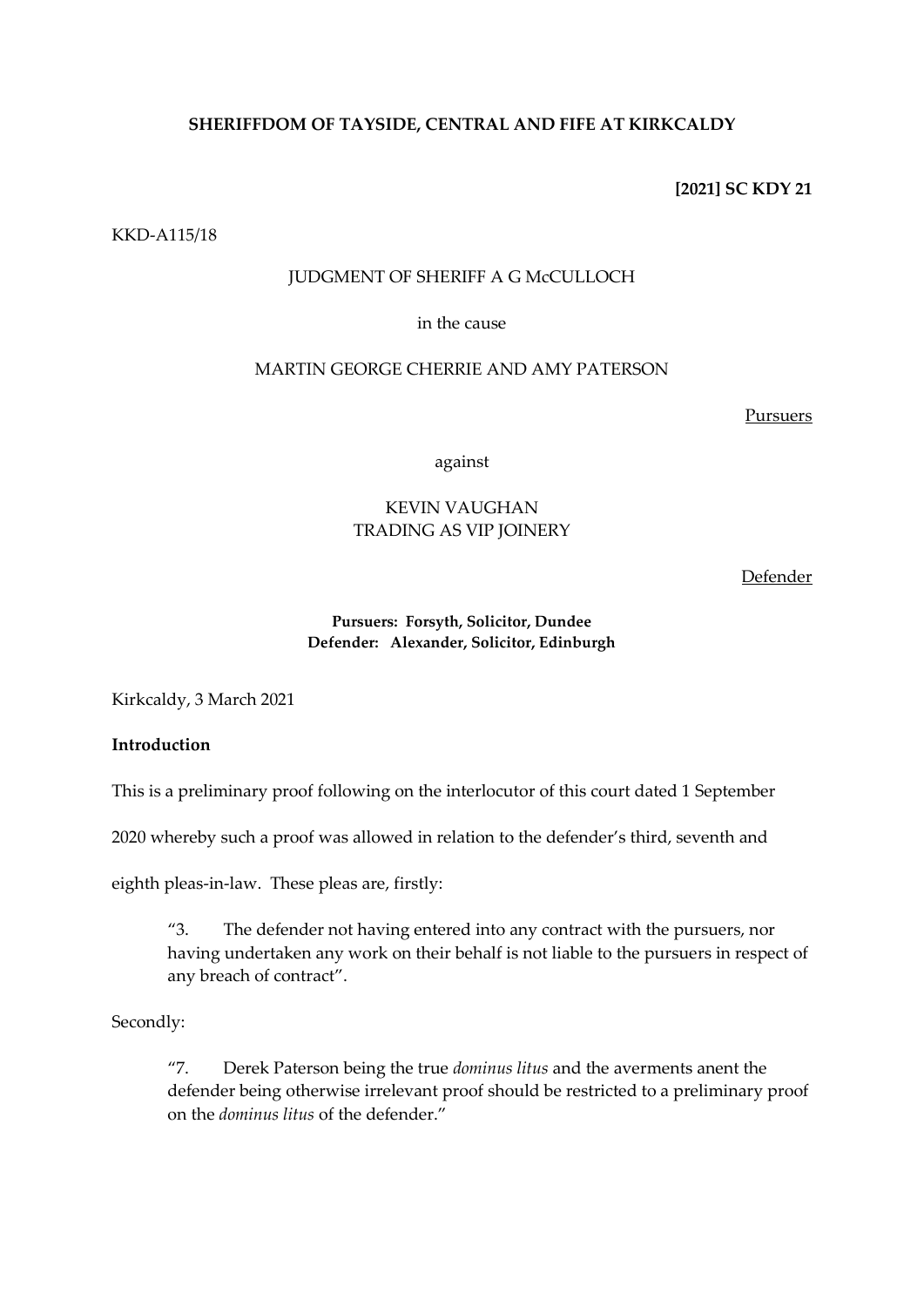Thirdly:

"8. The pursuers having averred that they contracted with the defender whom failing Derek Paterson, making payment by means of weekly cash payments and thus avoiding payment of any taxes due any contract so averred is *pacta illicita* and void and the action should be dismissed".

After hearing the evidence the seventh plea, regarding the true *dominus litu*s of the defender, was not insisted upon and is therefore formally repelled.

## **Finds in fact**

1. The pursuers are partners who reside with their children in Kinglassie, Fife. The defender is a builder who trades as VIP Joinery, and who resides at 23 Baxter Road, Cowdenbeath, Fife. The defender also runs a limited company called VIP Building Services Limited.

2. In 2017 the pursuers decided to carry out improvements to their home, and had drawings prepared. On about 19 September 2017, they contacted the defender to see if he was interested in the project, and for a quotation. The defender had been recommended to them, and they found his details on a website. They contacted him by email, with the defender confirming his interest. He attended the property on 21 September. At his request the design drawings were emailed, and delivered, to the defender, who subsequently provided the pursuers with a quotation for the works of between £23,500 and £28,000 plus VAT.

3. The quotation was too expensive for the pursuers who advised that their maximum budget only extended to £20,000. This resulted in conversations between the parties with a view to reducing cost. The specification was changed, and the pursuers agreed to do some of the work themselves.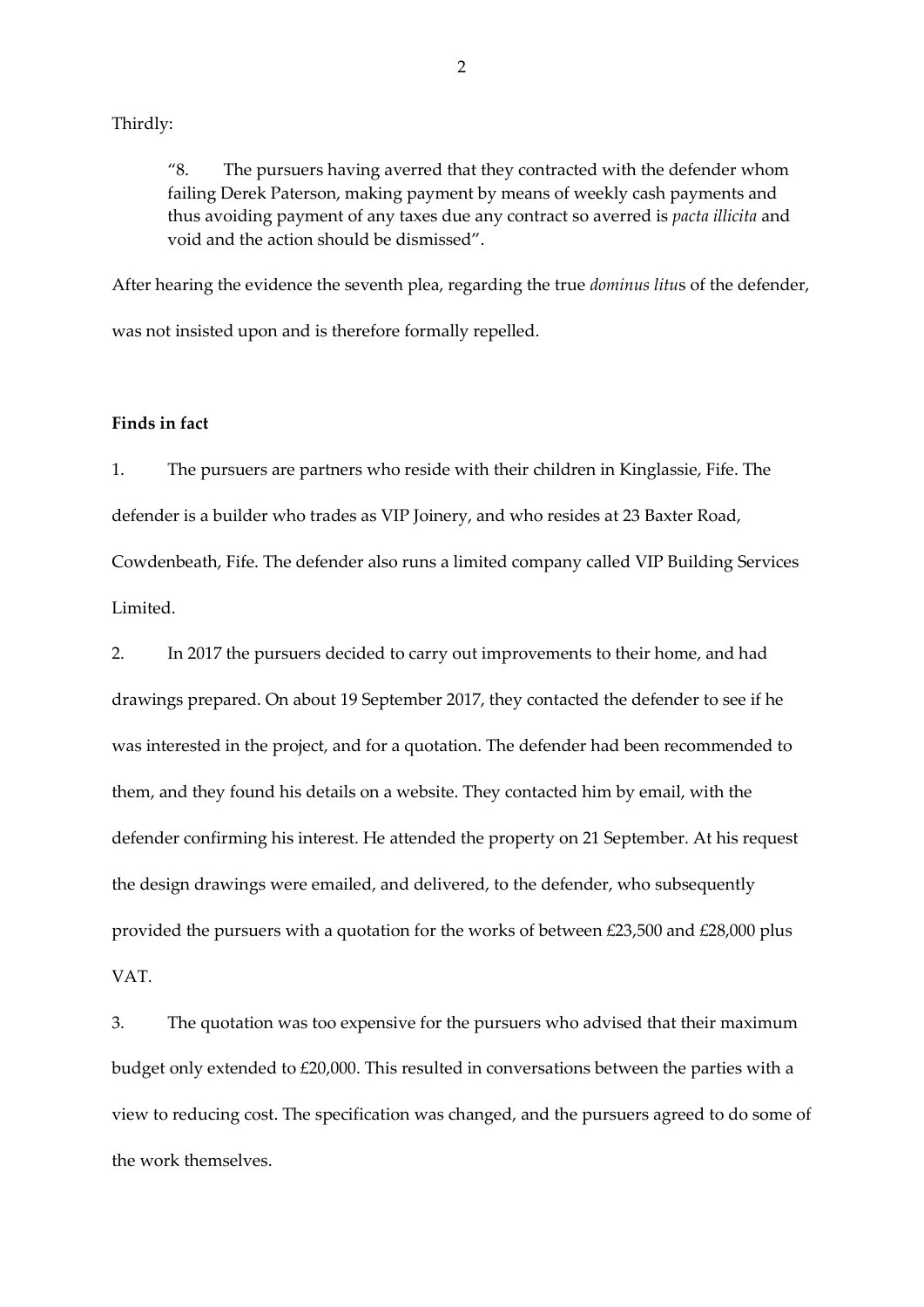4. At a meeting on 26 September 2017, at the property, the defender agreed that with the changes to the specification, particularly to the design of the velux windows, he could complete the job within the pursuers' budget. He proposed that payments were made weekly, and in cash, to enable him to pay for materials and wages. The defender required to consider the plans to ensure that the changes would not cause difficulty with the architect, and on 27 September there was an exchange of emails regarding this. These emails culminated with one from the defender times at 20:38 saying "Are you happy with us carrying out project for you? If so I could arrange Derek & a labourer to make a start on Monday if that's suitable?"

5. The second named pursuer replied to say that as far as she was aware they wanted the defender to do the job, but would confirm with her partner. She asked for a further quote, and commented that the architect had confirmed that the necessary details were in the drawings already with the defender. On 28 September the second named pursuer forwarded the architect's response. She also spoke with the defender to confirm the contract with him.

6. As promised by the defender "Derek & a labourer" turned up on the Monday morning and started work. The defender had gone with his family to Florida on holiday. After he returned to Fife, he attended at the property and engaged in work there.

7. The pursuers made weekly payments as requested. These they paid to Derek (Derek Paterson) on behalf of the defender. However problems became apparent with the work, which caused concern to the pursuers, who eventually put the defender off-site.

8. Subsequently, in about November, the defender started to chase the pursuers for what he described as the outstanding payment that is due. An email of 7 November 2017 at 18:04 stated "we are only wanting paid for what we are due" and "You said you would pay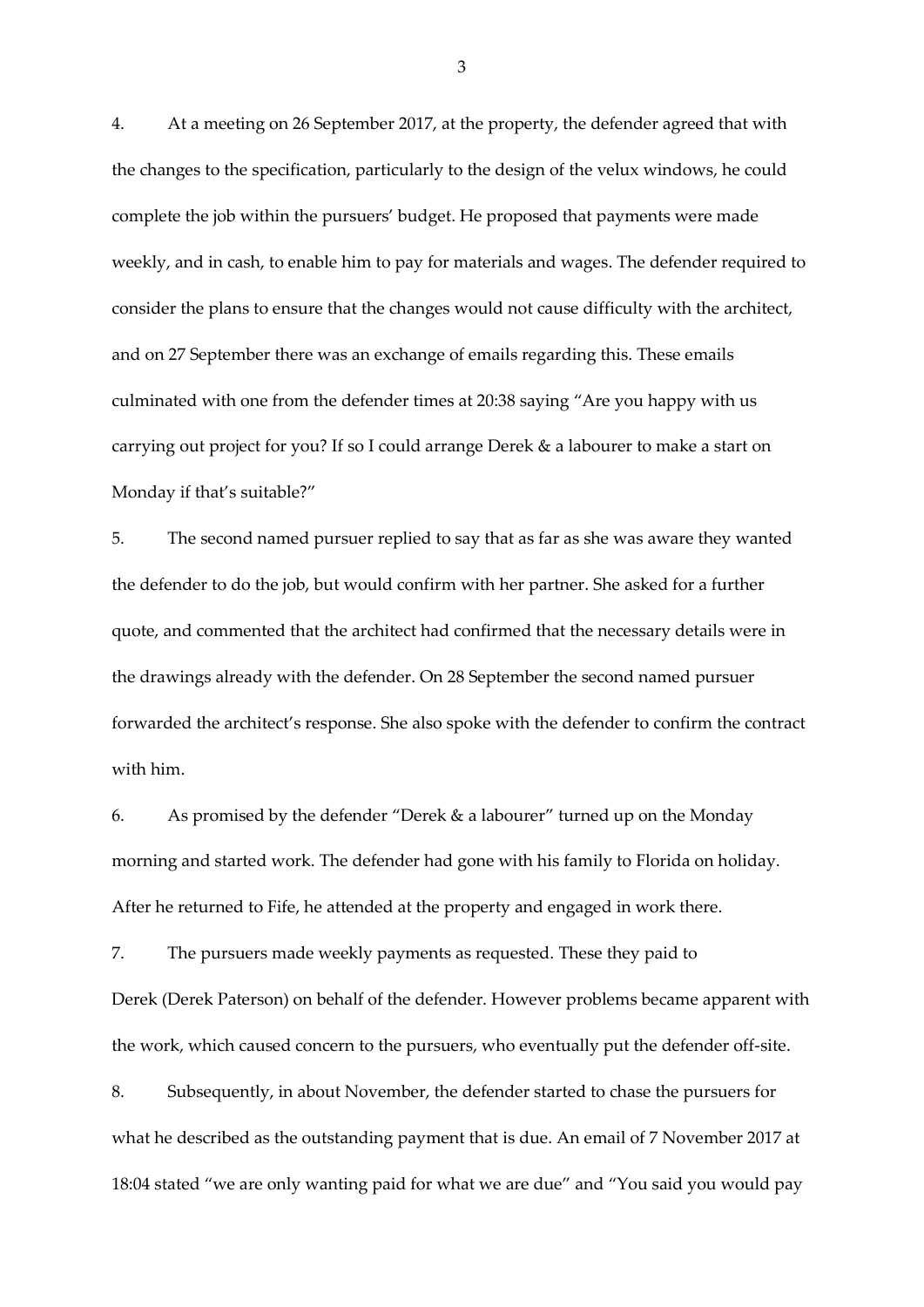us for work completed….you asked us to leave the job." The email concluded with "We will have a debt collection company that we have through our insurance pursue the debt on our behalf." There was no such "insurance" and no debt collection company was instructed. In this the defender was lying.

9. Derek Paterson is the defender's brother-in-law, who has worked with the defender on many occasions. This can be seen from photographs and testimonials on the defender's website. He has also been bankrupt in the past and unable to trade as a main contractor.

10. The contract for the work at the pursuers' premises was between the pursuers and the defender trading as VIP Joinery. There was no contract between the pursuers and Derek Paterson.

11. Any accounting to tax authorities was a matter for the defender, and the pursuers were not party to an attempt, if made, to avoid payment of VAT.

#### **Finds in fact and law**

(1) That the pursuers entered into a contract with the defender, trading as VIP Joinery, in respect of renovation work at their property in Kinglassie.

(2) That the contract between the pursuers and the defender was not *pacta illicita*, and is valid and enforceable.

Therefore, repels the third, seventh and eighth pleas in law for the defender, and allows to parties a proof of their averments anent loss; repels the defender's first plea for want of insistence; finds the defender liable to the pursuers in respect of the expenses of and relative to the preliminary proof, orders an account thereof when lodged to be remitted to the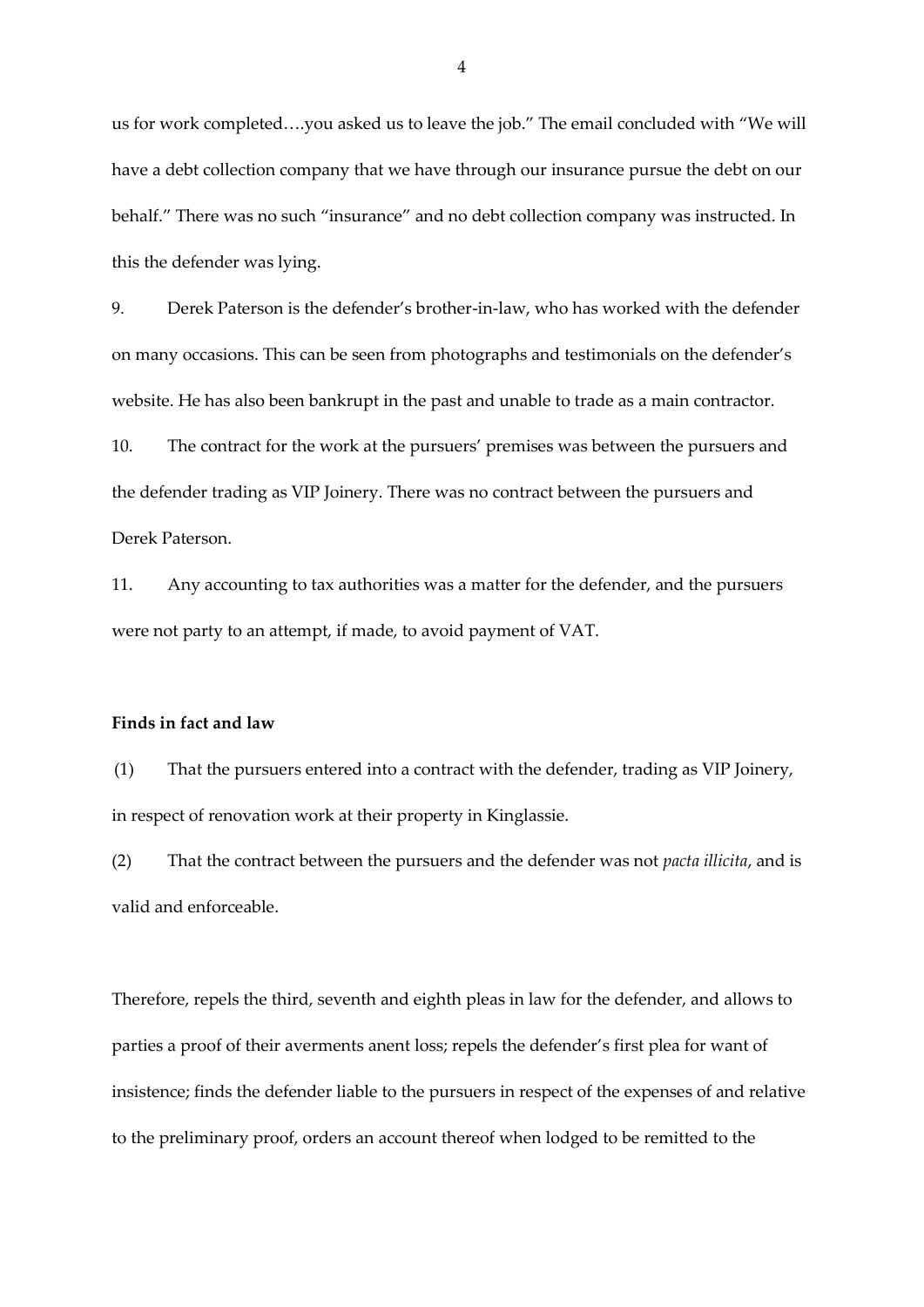Auditor of Court to tax and to report; appoints the cause to call for a procedural hearing to determine the dates for proof and ancilliary matters thereanent on 30 March 2021.

**Note**

[1] In respect of the preliminary proof it had been agreed that the evidence in chief of the witnesses would be by way of affidavit, and in due course witnesses confirmed that the content of their affidavits were a true and accurate account of their evidence. Thereafter witnesses were cross-examined and re-examined as necessary.

[2] The first witness was Martin George Cherrie. He is a 34 year old welder who resides with his partner, the second named pursuer, and their children at a property in Kinglassie. He and his partner were considering extending and converting their attic, and having spoken to a colleague at work the defender was recommended. He checked the VIP Joinery web page and got contact details of a mobile number. The second named pursuer sent a text about the proposed work, and the defender responded. By this time the pursuers had obtained architectural and engineering drawings. There was an initial meeting on 21 September 2017 attended by both pursuers and the defender. The drawings were shown to the defender and at his request were emailed to him, at the email address supplied by the defender. They were also printed off and delivered to him at his home address. A quotation was then supplied in the sum of £23,500-£28,000 plus VAT. This was beyond the pursuers' expectation and budget. The pursuers advised the defender that their budget was limited to £20,000 and the first named pursuer offered to do some of the work by himself, but the end result was that the defender indicated he would try to work to their budget, and then was able to confirm that if the design was changed from balcony Velux to normal Velux that would provide a saving of about £5,000 to the overall cost. At a meeting at the property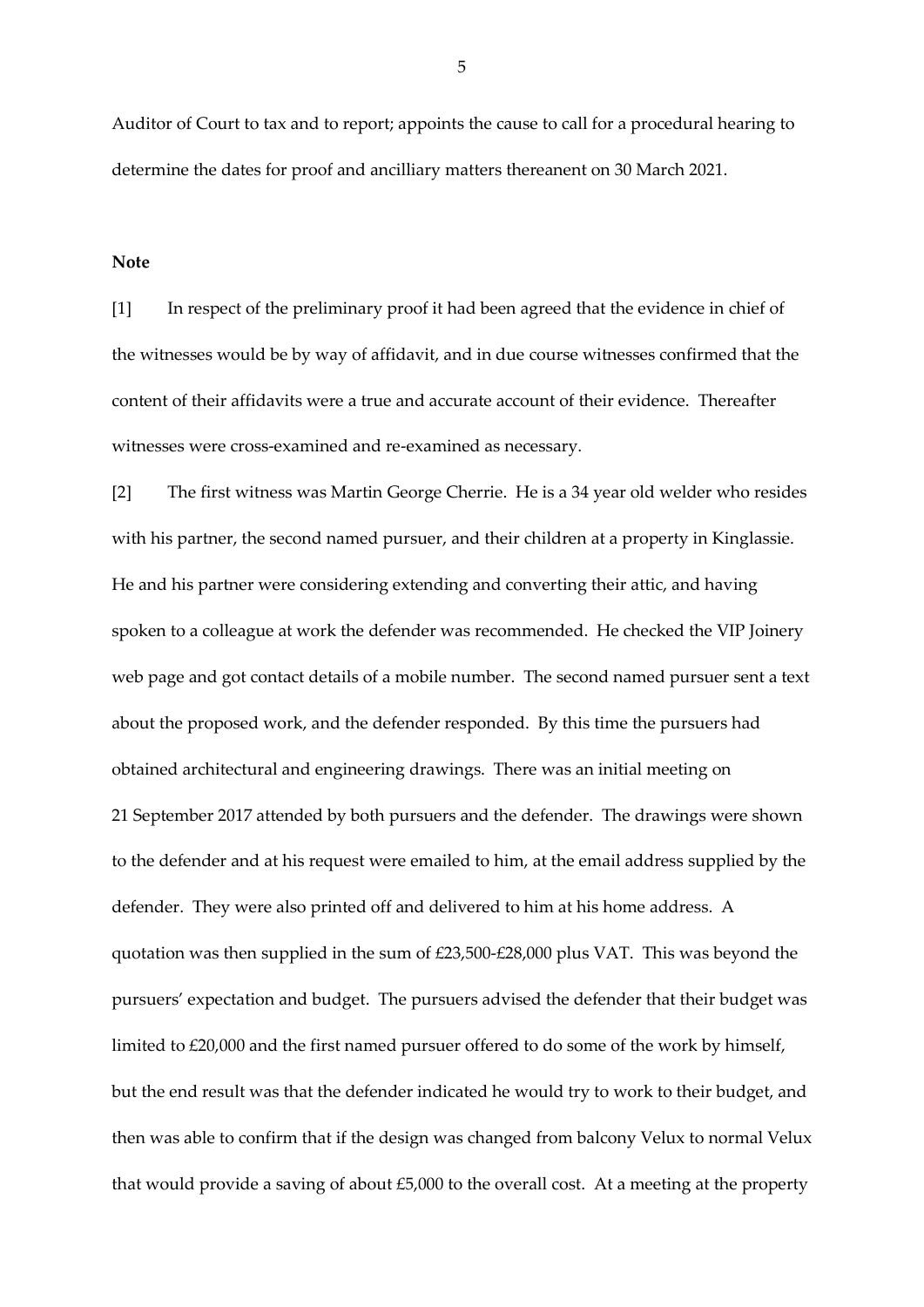about 26 September 2017 the pursuers agreed that they would attend to the decoration of the renovated works, the change to the normal Velux, and at that it was agreed at a price of £20,000, but it required to be paid over a ten week period, by weekly cash payments, at the defenders request, apparently because materials and wages require to be paid for as the work progressed. It was not viable for him, as a small family run business, to wait for payment until the conclusion of the project. The impression taken by the pursuers from their discussions with the defender, was that the defender had tradesmen that he used regularly, and that he (the defender) would oversee the project. On 27 September the defender emailed indicating that if the pursuers were happy with "us" to carry out the project he could try and arrange for Derek to start on Monday. The second named pursuer responded that she would speak to her partner and let him know for definite. It was accepted that there was no further email of confirmation, but it was the position of the first named pursuer that a contractor called Derek did indeed turn up along with a labourer called Jordan and started on the work. Neither he nor his partner had met Derek before. The defender himself was on holiday in the early part of October, in Florida. As the project progressed the pursuers began to have concerns about the work, particularly with the insulation and the stairs. Derek indicated that he had been speaking to the defender on a regular basis. Eventually the first named pursuer managed to speak to the defender about his concerns, firstly with regard to the insulation and secondly an issue with the joists. By this time £14,000 had been paid to Derek, for onward transmission to Kevin. There were three payments of £3,000 and one of £5,000. Derek indicated that he had passed the various payments on to Kevin. There was a subsequent issue regarding a 15mm belly in the parapet wall which was mentioned to Kevin who asked for photographs, and that he would look when he was on site the next day. When he arrived at the premises he directed Derek to fix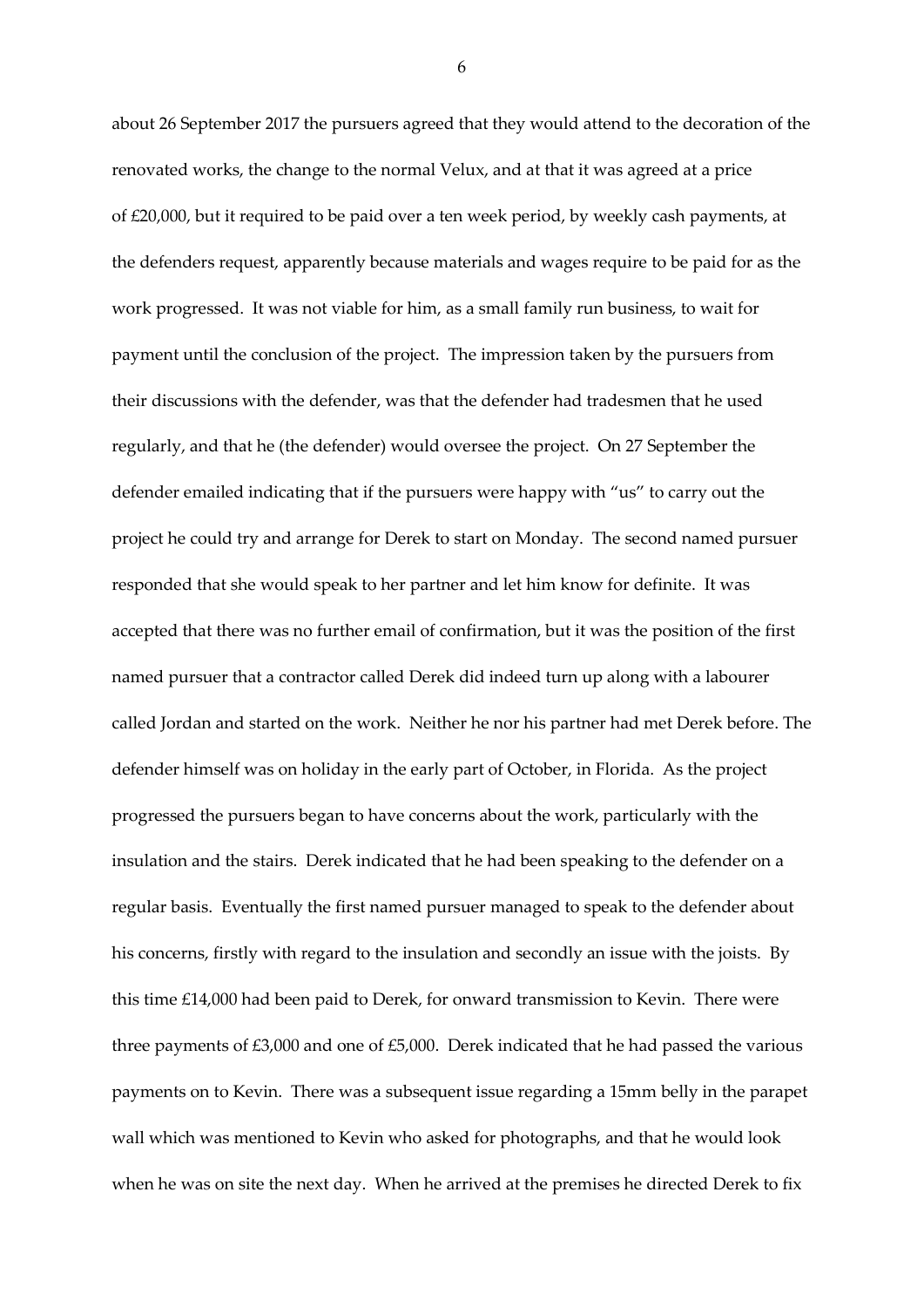that problem. He had also asked exactly where the pursuers wanted the light outside the bathroom to be fitted, all of which showed Kevin's involvement with the project. By week five, the pursuers were so concerned that they kicked the defender off site. As the defender was packing up he asked the second named pursuer for £1,500, but the pursuers refused to pay as they had already paid £14,000, and what they should have been paying at £3,000 per week would have meant £15,000 by the end of week five, but the defender had been put off before the end of that week. Receipts were asked for regarding materials, and the defender provided some, indicating that Derek had others.

[3] It was put to the first named pursuer that he ought to have been paying Kevin rather than Derek, and that Derek had not accounted to Kevin for the sums paid. He was also challenged on whether he had entered into a contract with the defender at all, it being the defender's position that he had merely introduced Derek to the pursuers for Derek to do the work, and all that the defender was going to do was help out if there were any issues. The correct defender was the contractor who was responsible for the work, and that was Derek. In response the first named pursuer indicated that he had sent a message to Derek, telling him that Kevin was blaming him, but the response was that he was just a sub-contractor and the matter was between the pursuers and the defender. It was further put to the first named pursuer that there was a meeting at the house on 29 September when the defender had brought Derek round, introduced him to the pursuers as the person who was going to be responsible for the work as he, the defender was going to Florida. It was the position of the first named pursuer that no such meeting took place, and the first time they ever saw Derek was when he arrived to start work on the Monday morning. Throughout the pursuers were confident that their contract was with the defender, which position was supported by the defender's subsequent actings, such as getting Derek to change things on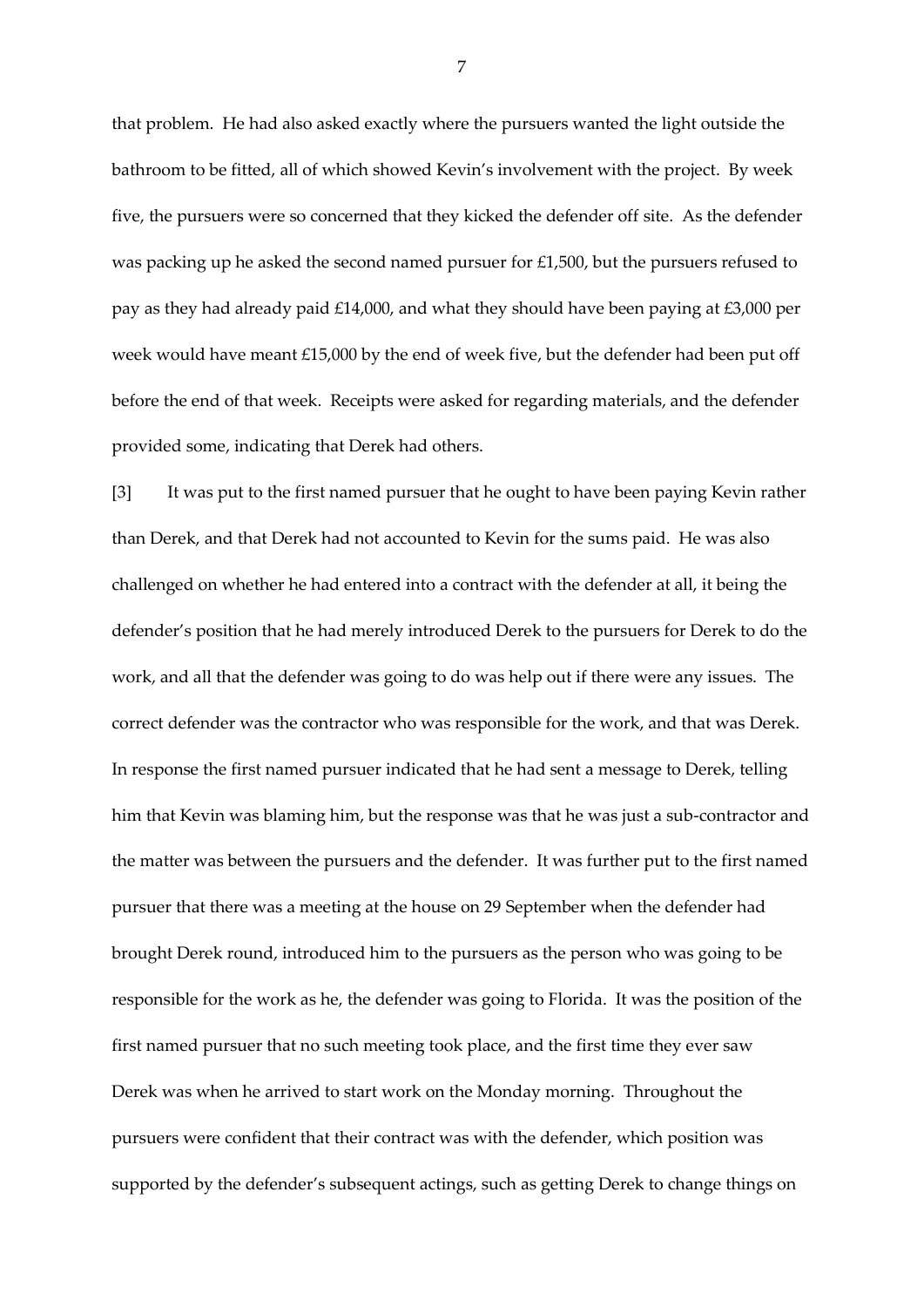site where the workmanship had been inadequate; contacting building control for information, and sending emails to do with the work, including one which demanded payment, and threatening that they had insurance to pursue the pursuers for payment. For all of these reasons the first named pursuer was confident that the contract was with the defender. It was also the position of the first named pursuer that he paid in cash because he was asked by the defender to pay in cash, and the reason was given for that request. As far as the pursuer was concerned there was nothing particularly unusual about this, as in any event it was for the contractor, receiving the funds, to account to HMRC for any tax due. Certainly the pursuer had not raised the issue of VAT, had not requested that the defender not account or charge for VAT, but given that VAT had been mentioned in the original estimate given by the defender, the first named pursuer assumed that the defender would account for any VAT from the agreed price of £20,000.

[4] The second named pursuer then gave evidence and confirmed that her affidavit was a true and accurate reflection of her evidence. She was then cross-examined on the same issues. She confirmed that she had seen the defender twice before the work stared, the first being around 21 September and the second around 26 September. At the second meeting the price was agreed, and the works to be done were also agreed. She did not mention or consider VAT either, assuming that that would be for the defender to account for as their budget was fixed at £20,000. She was confident that she had spoken to the defender on the telephone after the email of 27 September confirming that he should go ahead. There was no formal quotation sent in by the defender, but the worker that he had mentioned, Derek, turned up on the Monday morning, just as the defender had indicated he would. She also flatly denied that there was any meeting on 29 September where the defender brought Derek with him. The first time she met Derek was when he started work and arrived with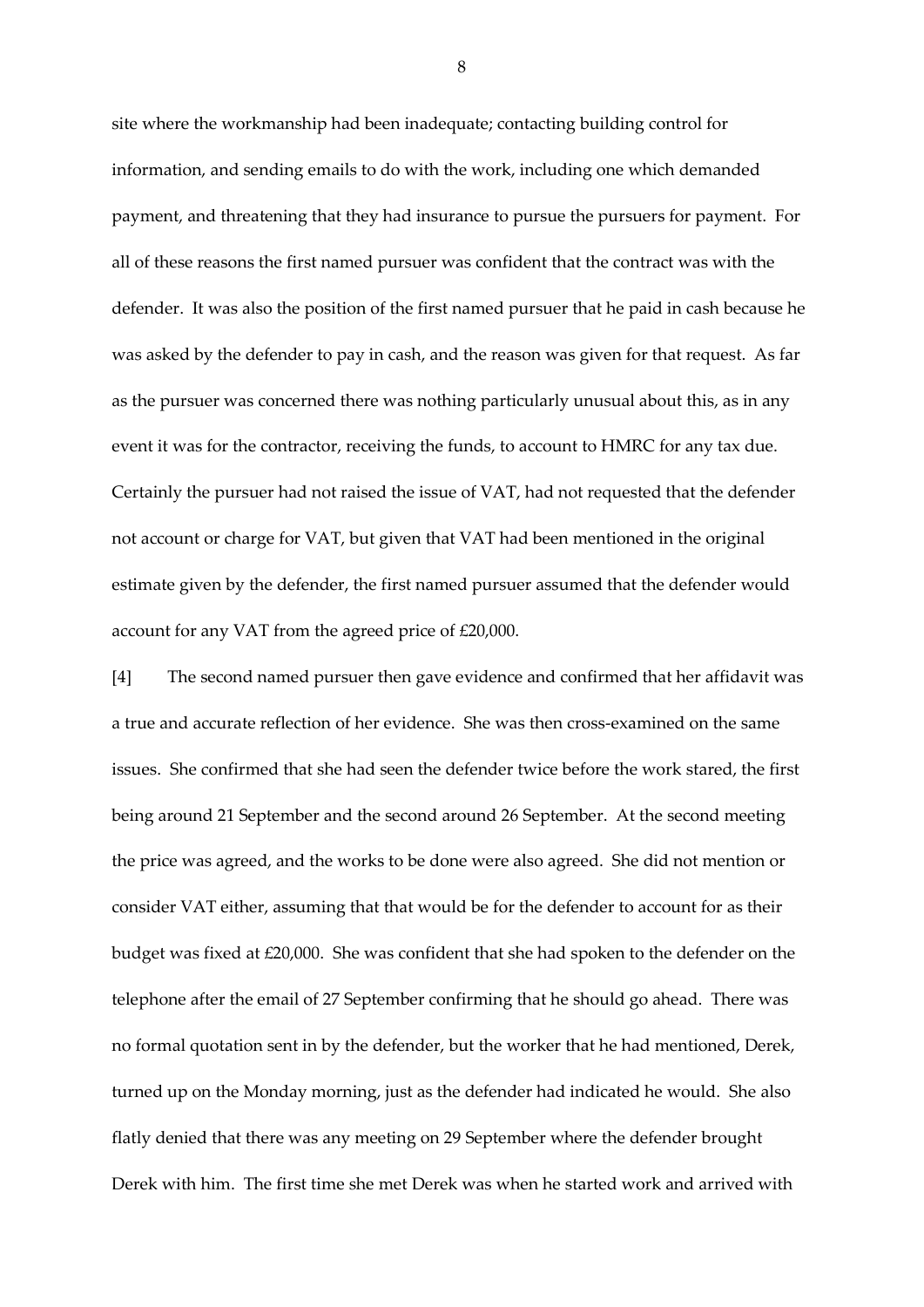the labourer. Neither she nor her partner had entered into any contract with Derek at any time. Cash was paid to Derek, as had been agreed, and both pursuers assumed that Derek had accounted to Kevin for it. She also confirmed that over the period of just under five weeks that they were on site, Derek and the labourer were there from the beginning, and Kevin was there working when he returned from his holiday. She was also confident that the contract was with the defender, because of emails which used language to suggest that it was the defender seeking payment. An example can be seen in the email chain 5/1/1 of process where on 7 November 2017 at 1804 the defender had written "We are only wanting paid for what we are due". In her mind there was no doubt that they were contracting with the defender, and not Derek, and any issues to do with the payment of VAT were entirely for the defender.

[5] Thereafter at the conclusion of the evidence from the pursuers the defender gave evidence. He confirmed that his affidavit was a true and accurate reflection of his evidence and thereafter he was cross-examined. He explained that he had qualified as a joiner some 25 years ago and in the early 2000s started working for himself under the banner of VIP Joinery, as a sole trader. He explained that he had slowly built the business up doing local joinery and flooring work. By about 2011 the annual turnover of the business was approaching the VAT threshold and he had been able to quote for jobs without charging VAT. At some point he spoke to his accountant and following discussions he set up VIP Building Services Ltd of which he is the sole director and shareholder. Since that company was incorporated on 18 May 2011 he has carried out work both under the VIP Joinery (sole trader) banner and via the limited company. He indicated that larger jobs were done by the limited company, the smaller ones under the VIP Joinery sole trader banner. He arranged for sweatshirts, polo shirts and hooded tops for himself and the contractors working on the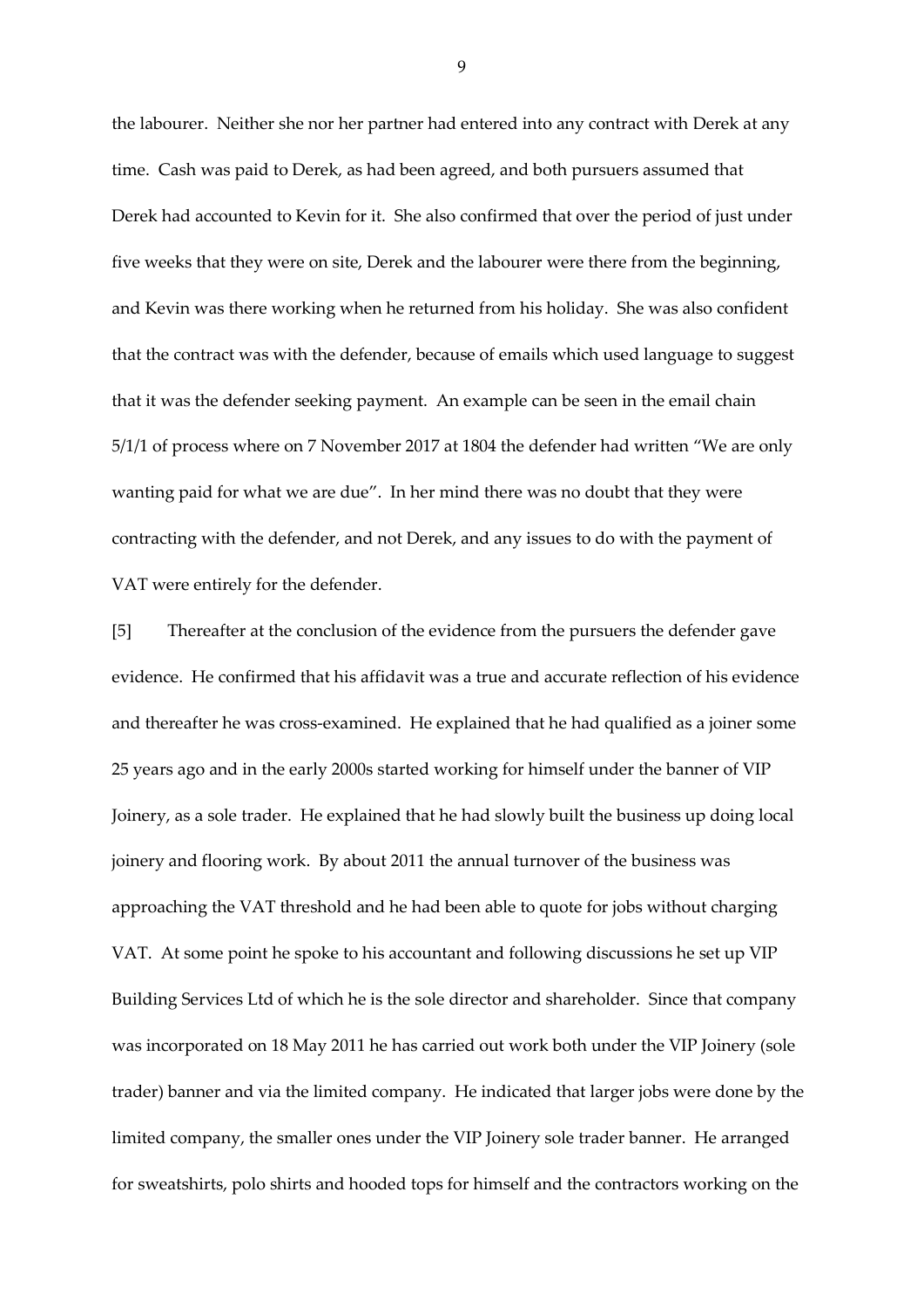company jobs to have a logo "VIP Building Services" embroidered thereon. His business cards were in the name of the limited company and it was his position that by March 2016 most of the work done was done by the limited company. He created a website [www.vipbuildingservices.co.uk](http://www.vipbuildingservices.co.uk/) and this was a shared platform advertising the services of VIP Joinery Services Ltd, and VIP Joinery (the sole trader). They did however have separate email addresses.

[6] On 19 September 2017 he was contacted by the second named pursuer via his mobile number, she looking for a quote to have the attic converted into a bedroom. She had plans from architects and structural engineers, with planning permission and building warrants in place. He replied "Kevin, VIP Building Services". He visited the pursuers' property in Kinglassie on 21 September 2017 for a site visit, wearing his VIP Building Services logo jumper. He had a look at the plans on their computer, and asked for the drawings to be sent by email. They arrived on [vipbuildingservices@hotmail.co.uk.](mailto:vipbuildingservices@hotmail.co.uk) He considered the work and ballpark estimate in the region of £23-£28,000 plus VAT with an approximate job time of around 6-8 weeks. The pursuers emailed the defender's website back indicating that the price was above their budget and after some discussion it came to his attention that their top end budget was £20,000. The defender said that he liked the pursuers and wanted to help them but this was hampered by a family holiday scheduled to commence in USA on 1 October 2017 for just over a fortnight. It was the defender's position that he agreed with the pursuers that he would bring another person, David Paterson, with him, indicating that he was a contractor who had been used by the defender before, and that he was somebody that might be able to take on their project within their timescales and budget. Derek Paterson is the defender's brother-in-law. He is a builder/brick layer to trade and has worked with the defender for many years. He has also been bankrupt in the past and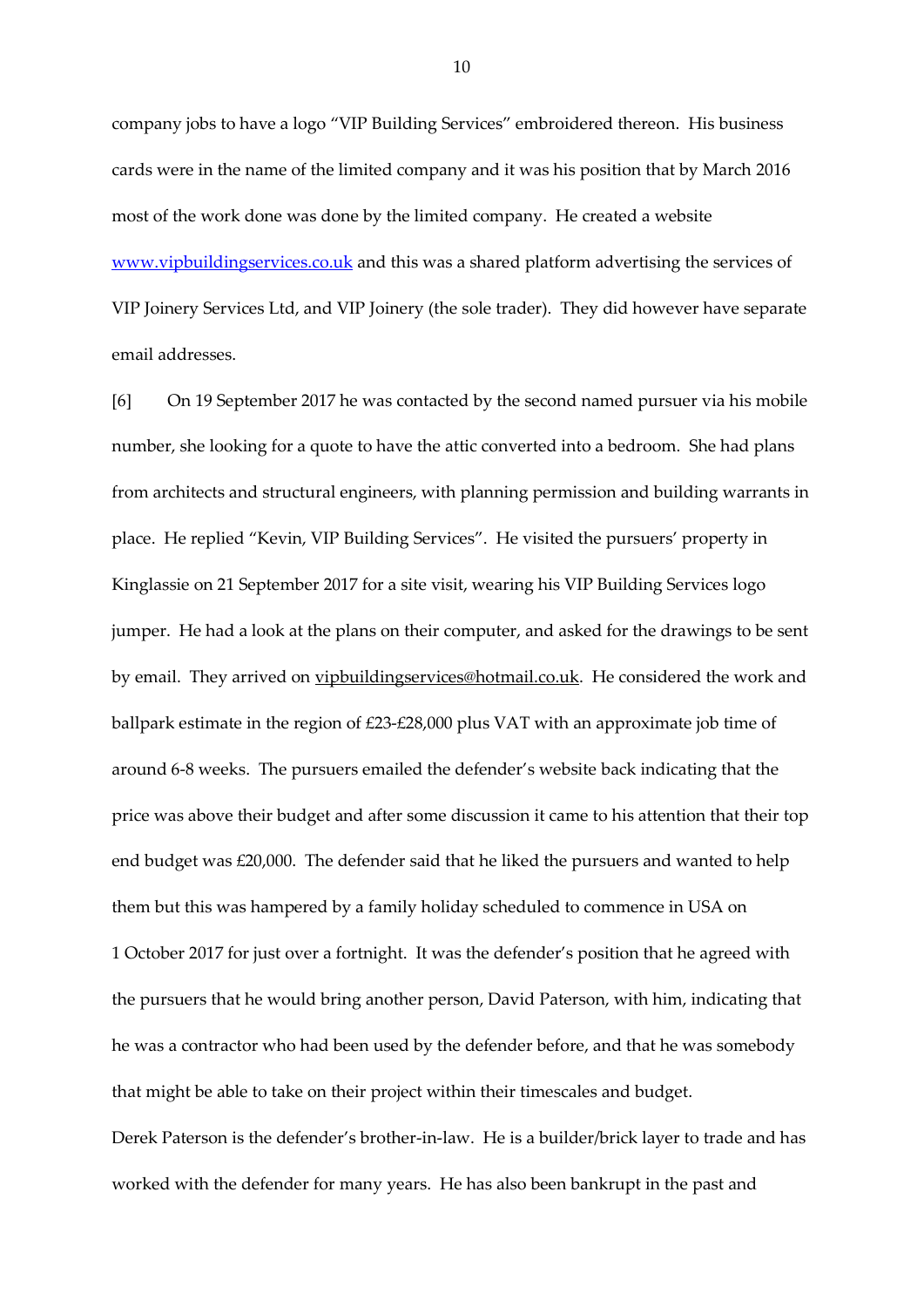unable to trade as a main contractor. It was the defender's position that he and Paterson attended with the pursuers at their property on 29 September 2017, that the defender was merely a by-stander as Paterson and the pursuers discussed the matters. Paterson advised that he was not VAT registered, and must have thought he required to charge them VAT. He indicated he would able to do the job for £20,000. He would be able to start work more or less straightaway and thereafter they left. Derek did indicate to the defender that he was concerned that he may not be able to get materials, because he had been bankrupt in the past. The defender told him he could use the VIP accounts with suppliers.

[7] The defender then went on holiday with his family and in the course of that holiday received a number of calls from Paterson, who indicated that the job was a nightmare. On return from holiday he said that he had received messages from the second named pursuer saying that she was not happy with the work that Derek was doing. He decided to lend a hand to finish off some of the work, saying Derek had agreed to pay him for helping out. Matters became heated later in the week as the first named pursuer complained to both Derek and the defender that the stairs were not square. The defender presented a rebuttal to the first named pursuer, that it was not the stairs that were wrong but the existing wall that was wrong. The response was to be put off the site as another builder would be employed to finish the job. Thereafter there was an email exchange with the pursuers claiming that they had contracted with the defender, with the defender pointing out that the contract was with Derek Paterson, and he was just trying to help out. Derek Paterson did not have an email address at the time, his life being somewhat chaotic. He did have a mobile phone but in any event the defender said that he had agreed with Derek that he would send emails on his behalf to try and make sure that he got paid. At this point the defender said that he was unaware that the pursuers were claiming that cash had already been given to Derek. He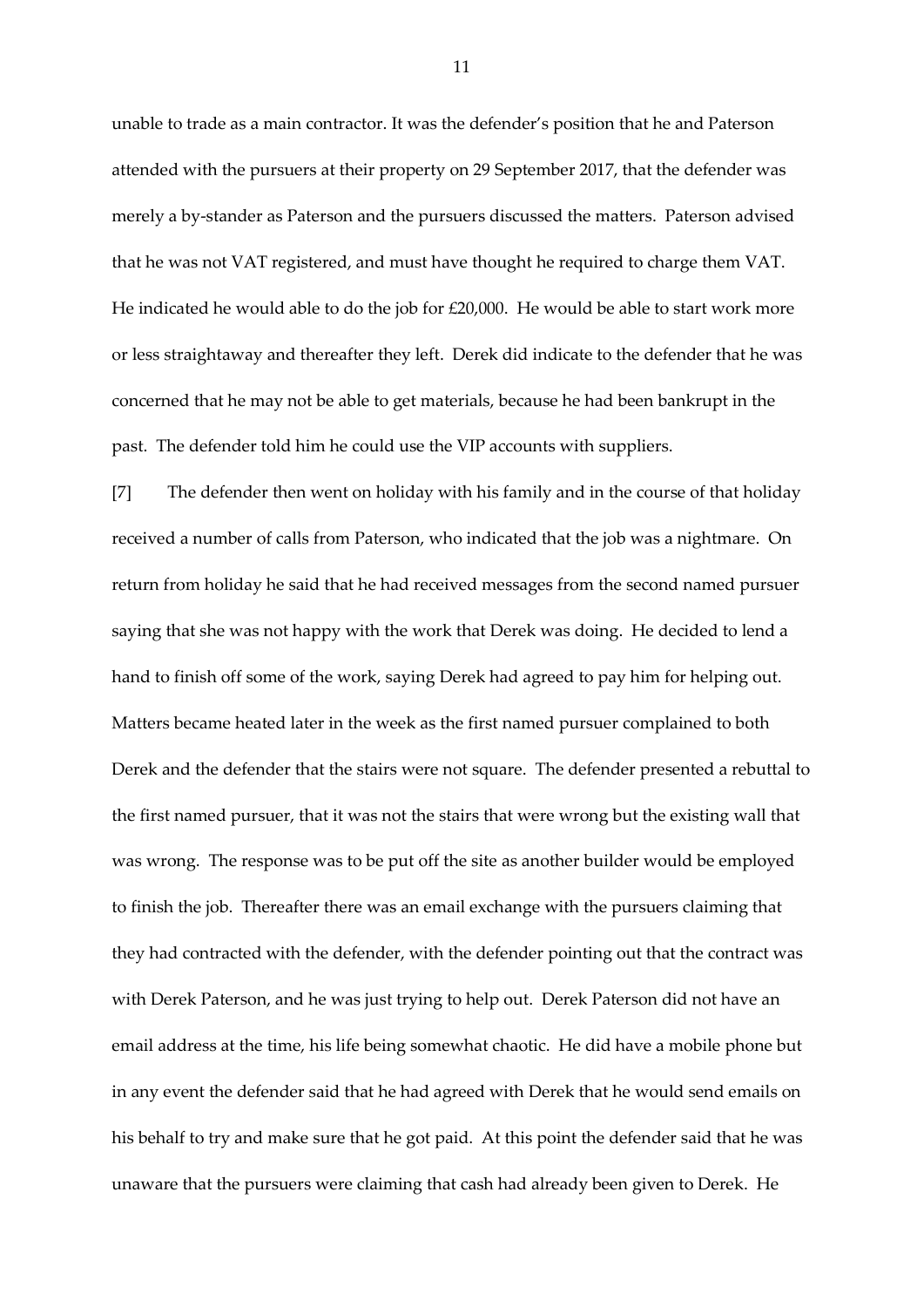continued trying to persuade them to pay Derek, without success. In his affidavit the defender's position was quite clear, that the pursuers had thought that they were contracting with VIP Building Services Ltd.

[8] In cross-examination he accepted that his position was that the building work and contract had nothing to do with him, but that it was all to do with Derek Paterson. He did not accept that he was inventing the meeting of 29 September, insisting that it took place. He accepted that in emails he had referred to himself as "us" but he said that he was really meaning his company VIP Building Services Ltd. He accepted that he had not made it absolutely clear that he was quoting for the work as the limited company, but it was the limited company that featured on the business card that he had handed to the second named pursuer. He accepted that she had told him before the work started that "as far as I am aware we are going with you Kevin". He had taken that to mean his company rather than himself as a sole trader. He was then asked about the website for VIP Joinery, and Building Services Ltd and he accepted that both entities were covered by the website. He also accepted that project management was something which he was able to do and that it featured on the website. He denied that he was involved with the work at all, other than doing some "wee joinery job" for Derek in week four. He accepted that he seemed to have become piggy in the middle and was just trying to wash his hands of it, although he accepted that he had tried to put pressure on the pursuers for payment. Additionally he had tried to help out regarding the belly in the wall as late as 23 October. He denied that that was project management, merely trying to do the right thing. It turned out, according to the defender, that he had been completely shafted by Derek Paterson who appears to have received money, but claimed to be a sub-contractor. Reference was made to an affidavit of Brian Tait, solicitor (32 of process) which parties had accepted as accurate in the joint minute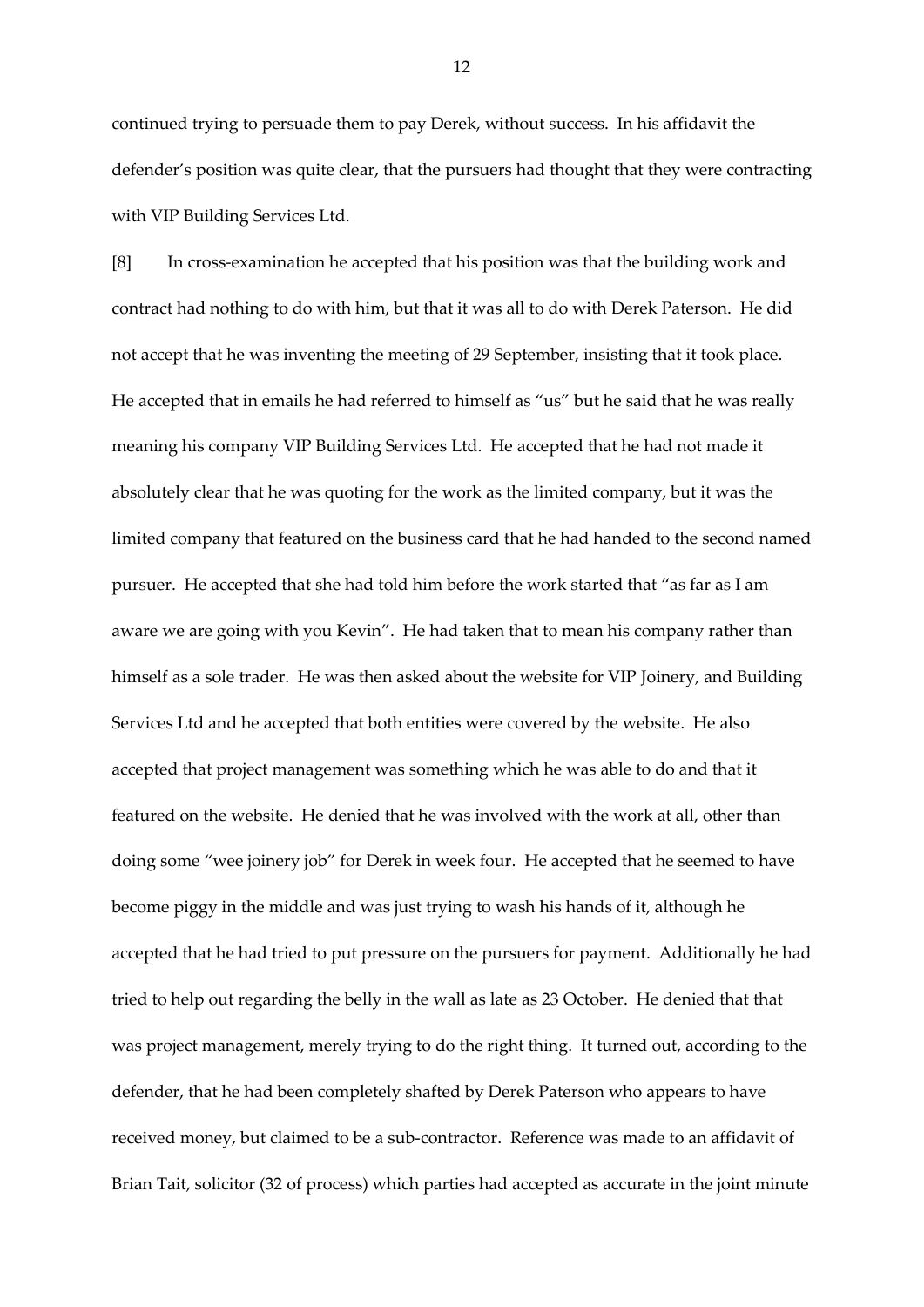of admissions. That affidavit referred to two meetings that Mr Tait had with Mr Paterson, where to begin with Paterson accepted responsibility for the work, but later changed his mind indicating that he could not in all honesty support the defender's position.

[9] Further there were exchanges of emails on 7 November regarding building control which the defender indicated was still his attempt to resolve issues between the pursuers and Derek Paterson. He was still chasing for payment, on behalf of Paterson, hence his use of the word "we" when he really meant that the money was due to Derek, but Derek was still to pay him  $£250$  for the joinery work that he had done. He accepted that he had also written "I never washed my hands with your project" but that had been written on Derek Paterson's behalf. When asked about an email which indicated that he had insurance who would pursue the pursuers, he commented that this was an idle threat that he was making in the hope that they would pay Derek, he accepting that there was in fact no insurance. He indicated that this was not a lie, just a threat without foundation, with a view to ensuring that payment was made.

[10] The defender was then taken to an email that he had sent to solicitors instructed for the pursuers (5/1/10) in which it was stated that he the defender was a sole trader, and that the project was carried out by sub-contractors. He accepted that this letter had indeed been sent, but it was in response to the suggestion by the lawyers that Derek Paterson had been his employee, so his intention was just to say that he was a sole trader with no employees. He also referred to a letter that his wife had prepared for Derek Paterson to send to solicitors dated 5 September 2019 in which he confirmed that he, Derek, was indeed a sub-contractor. He indicated that this had been typed by his wife as "contractor" and that Derek himself had changed it to sub-contractor without the defender's knowledge. He accepted that Derek Paterson had not given evidence, and appeared to be unwilling to give evidence on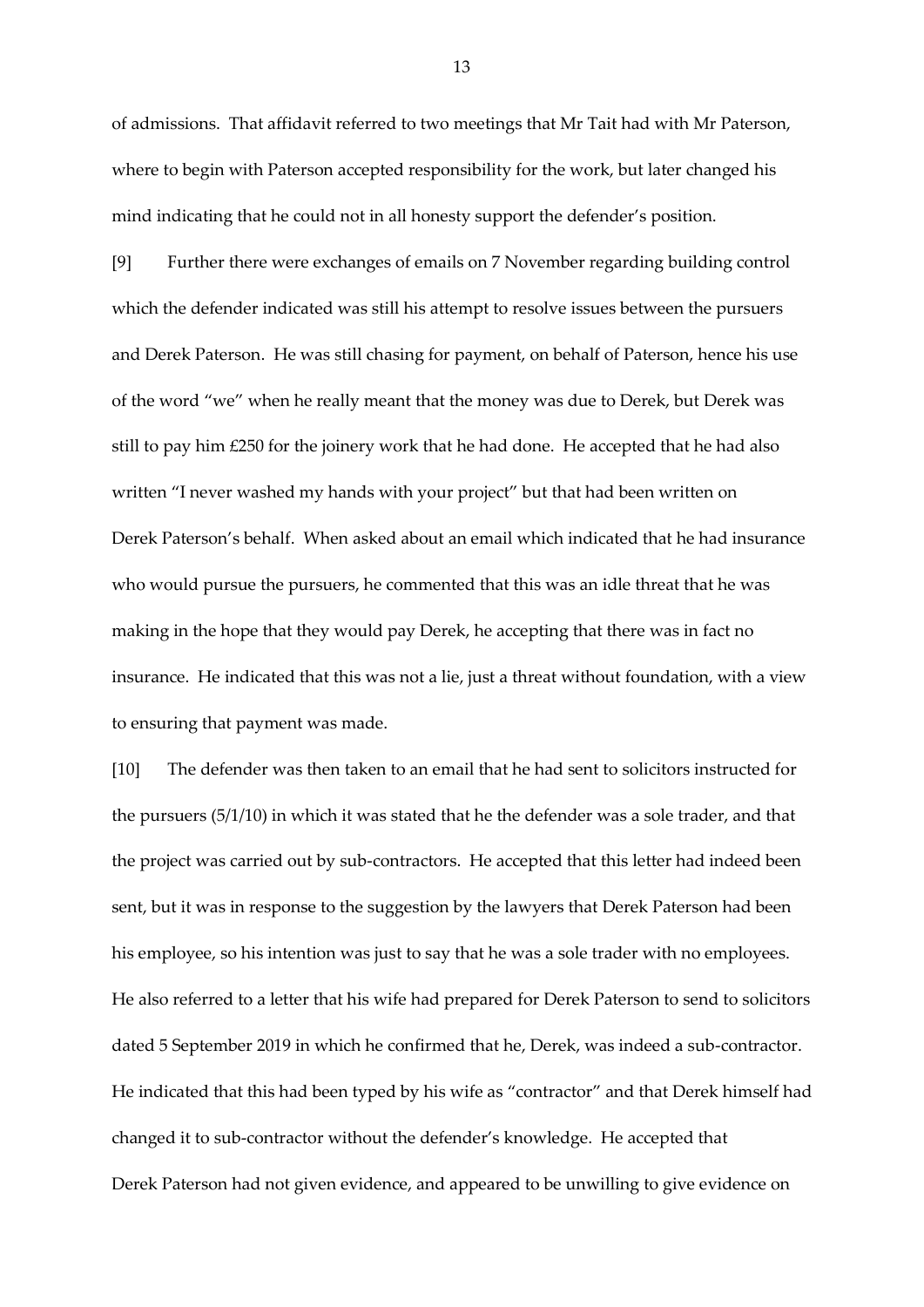the defender's behalf. It was put to the defender that he was just trying to avoid liability for a job that he was involved in, as the main contractor, that had gone wrong. He indicated that this was not the case; that he had introduced Derek Paterson, done a little bit of work to the instruction of Derek Paterson, and to help out latterly he had involved himself in some emails seeking payment. Finally when asked as to whether he thought the contract was an illegal one, he indicated that in his view he had no contract legal or otherwise; the matter was entirely between the pursuers and Derek Paterson. He also confirmed that he had not told the pursuers that Derek had been bankrupt in the past, and that in response to a question regarding an email of 2 November 2017 about "a gap in our work schedule" he explained that this was because he had booked a week off his own business to help Derek, but they were subsequently kicked off the site.

[11] In re-examination he confirmed that there was no email from the pursuers to him after the second named pursuer had said that she would check with her partner, and nor was there any email from him after he had been round with Derek Paterson on 29 September. It was at the meeting on 29 September that the pursuers had agreed to pay in instalments of £3,000 per week, but that was a matter between the pursuers and Derek. [12] Evidence was then led from the defender's wife, Lorraine Vaughan who again confirmed her affidavit was a true and accurate reflection of her evidence. In crossexamination she confirmed that she was not at involved in the business, nor in deciding whether the defender did a job as a sole trader or as the limited company. She thought however that the majority of the jobs went through the limited company. She confirmed that VIP Joinery had a sign which was placed when doing a job which contained the information that it carried out extensions and loft conversions (5/28c). She confirmed that Derek Paterson was her brother and that their relationship had been reasonable, until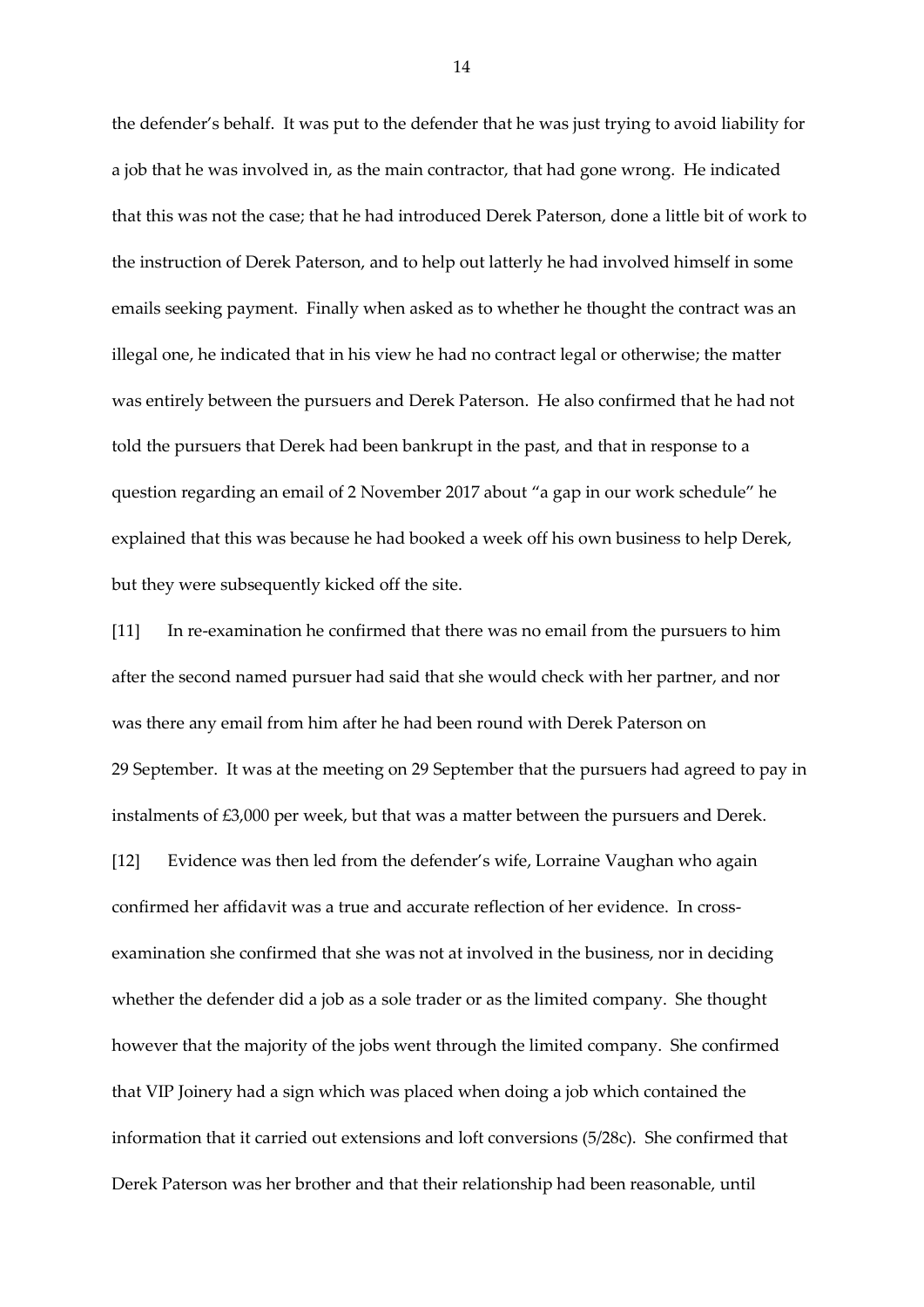recently since they had fallen out because he had altered a letter that he had asked her to type up on his behalf, without telling herself or the defender. She recalled that Derek Paterson had come round to her house on the Friday evening before they went on holiday to Florida, and that he and Derek had gone out. She understood that they had gone to visit the pursuers' property. She confirmed that the photograph 5/28a was a photograph of Derek and the defender, wearing VIP Building Services jumpers. He had worked many times for Derek, while she understood that on this particular occasion the defender had asked Derek to take the job on himself. She confirmed that she had been involved in sending an email indicating that the defender was a sole trader without employees, and that Derek Paterson was a sub-contractor. She accepted that this was not in fact the case. Derek was the main contractor on the pursuers' job, as far as she was aware. She accepted that she understood that Paterson had told the solicitor Tait that he would not get into bother for his sister and brother-in-law but believed he was just saying that to cover his own back. Her understanding of the position was that it was not the defender's job, but that Paterson had taken it on.

[13] The final witness was Miss Lumsden whose affidavit she accepted as true and accurate. She had no knowledge of the contract, and that prior to getting her own extension done later in 2017, by VIP Building Services Ltd, she had heard the second pursuer's mother indicate that her daughter was having an extension done at her premises by VIP Building Services Ltd, and that it was his brother-in-law that was doing the work because Kevin, the defender was to be on holiday. Subsequently the second pursuer's mother told Ms Lumsden that they were not going to go to court, as they had been told they would spend a lot on lawyer's fees only for the defender to fold his company and they would get nothing. Beyond that she had no knowledge of the contract or the work itself.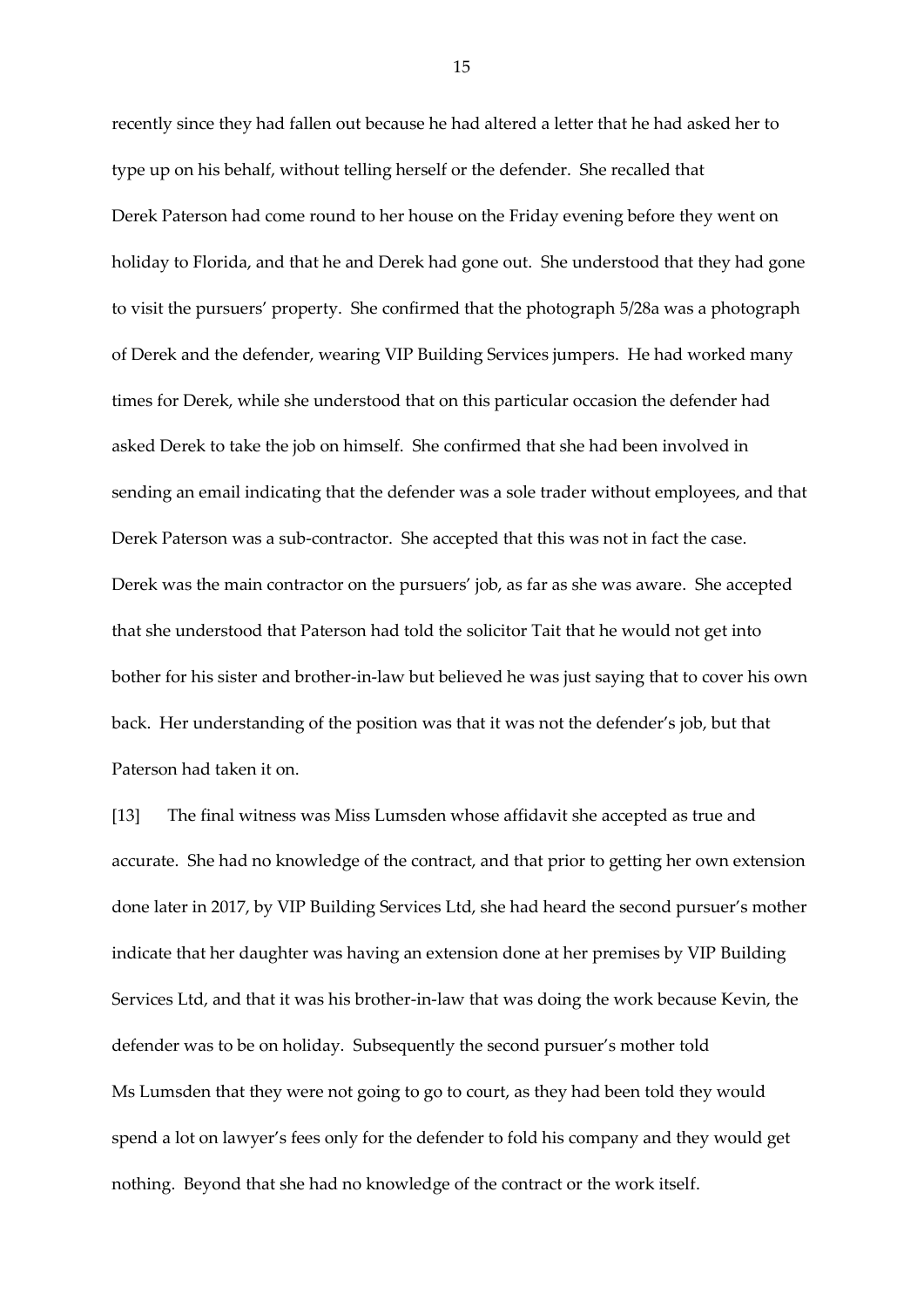#### **Pursuers' Submissions**

[14] The pursuers' motion was that the court should repel the defender's preliminary pleas, and thereafter assign a proof on the merits of the action and find the defender liable in expenses in respect of the preparation and conduct of the preliminary proof. So far as the first preliminary issue was concerned, the parties to the contract, the pursuer submitted that this issue largely falls to be determined by the credibility and reliability of the parties. The pursuers' agent went so far as to say this was not an issue of an error or mistake by one of the parties; someone is being untruthful. The pursuers' position is that they contracted with the defender as a sole trader, trading as VIP Joinery. The defender's position is that he did not contract with the pursuers, but rather the contract was between them and his brother-inlaw Derek Paterson. The defender was also planning to run a defence that if it was not him as an individual, or Derek Paterson, it was his limited company but that argument was dropped during the course of the preliminary proof, despite what was said in the defender's affidavit. The court was invited to prefer the evidence of the first and second named pursuers and that it was credible and reliable. It was suggested that their evidence was backed up by the numerous pieces on contemporaneous documentation available in process. There was an initial meeting on 21 September between themselves and the defender. They say there was a second meeting with the defender on 26 September. Again there is evidence of that meeting being arranged. It was accepted that there was no final email on either side concluding the bargain, but that it was clear from the emails in process that the initial quote was too high, so some of the works were removed to get the job within the pursuers' top line budget of £20,000. On 27 September 2017 the defender was chasing Amy Paterson to see if he was getting the contract, using the language "us" and that "he" could try and arrange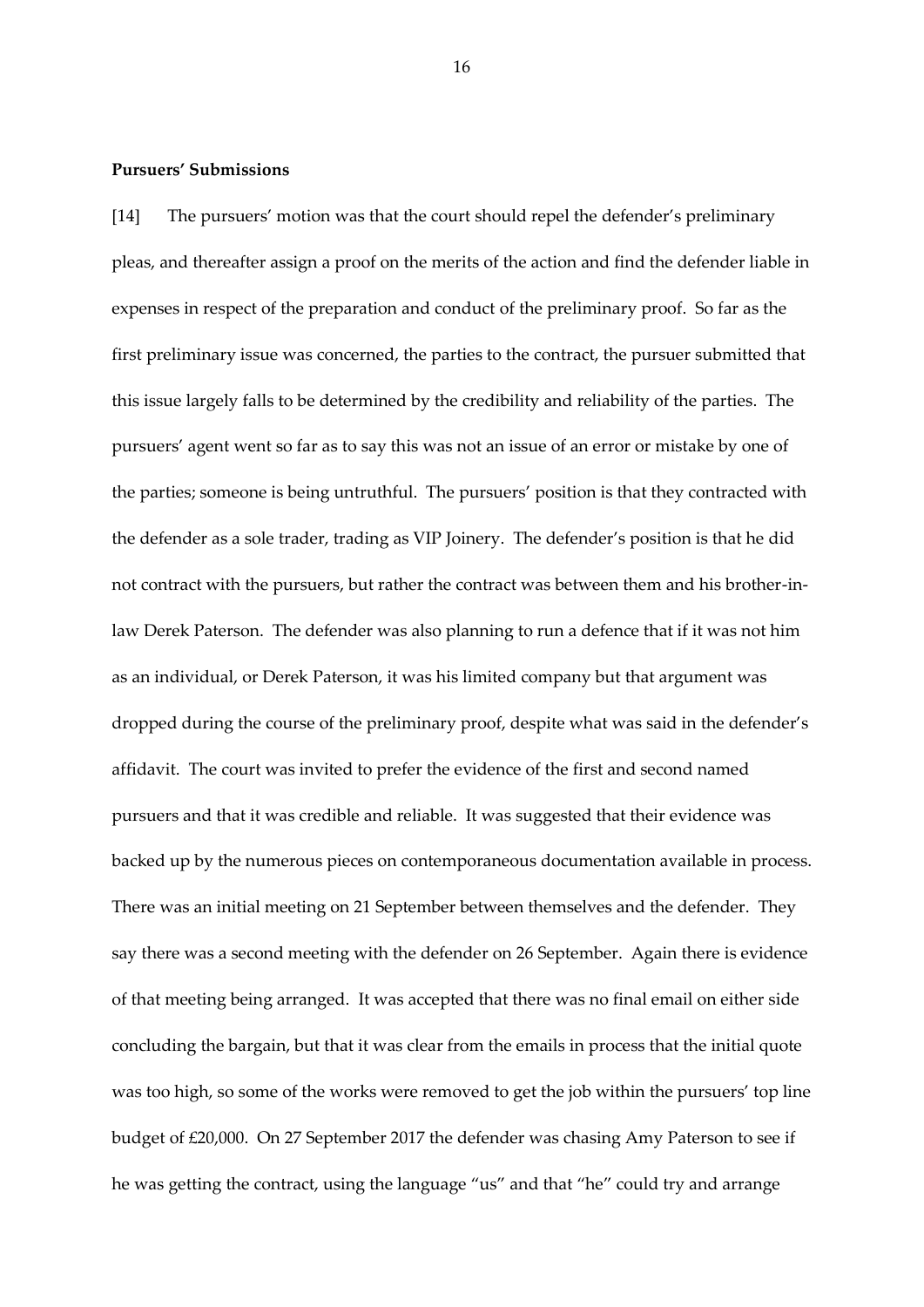Derek and the labourer to make a start on Monday. In fact that is what happened. The second pursuer indicated that as far as she was aware "we are going with you Kevin" but it is accepted that this was subject to confirmation with the first named pursuer so does not of itself conclude the contract. However the evidence of the second pursuer was that there was a telephone conversation on 28 September. The defender had asked her to phone him which she did. In the course of that telephone call the second named pursuer confirmed the job was his, and the defender said that Derek would show up on Monday. The defender made no reference to this telephone conversation in his evidence nor in his pleadings, which the pursuers' agent considered to be strange, as it was at this point that he on his evidence backed out of the job and decided to get Derek to have a look at it instead.

[15] The pursuers were both quite clear that the sum of £20,000 was agreed with the defender. It is accepted that there is no formal quotation after the initial quotation to which VAT was to be added. However the defender does admit in his affidavit and in evidence that he works as a sole trader without charging VAT to keep him competitive in relation to small jobs. The photograph in process which showed an extension proceeding elsewhere, accepted by the defender as "a big job" had the VIP Joinery advertising board outside. There is no dispute that the works did commence on the following Monday and indeed after the contract was terminated the defender sent a text to the pursuers stating "the job would have been completed under the estimated timescale and to your budget". So from that it must be inferred that the defender knew what the budget was. It was the pursuers' position that although they accept the defender was not on site for the first three weeks, he was effectively project managing the job. Both the first named pursuer and Derek Paterson spoke to the defender when he was on holiday, the defender got in touch immediately on his return, and it was with the defender, and only the defender, that the pursuers say they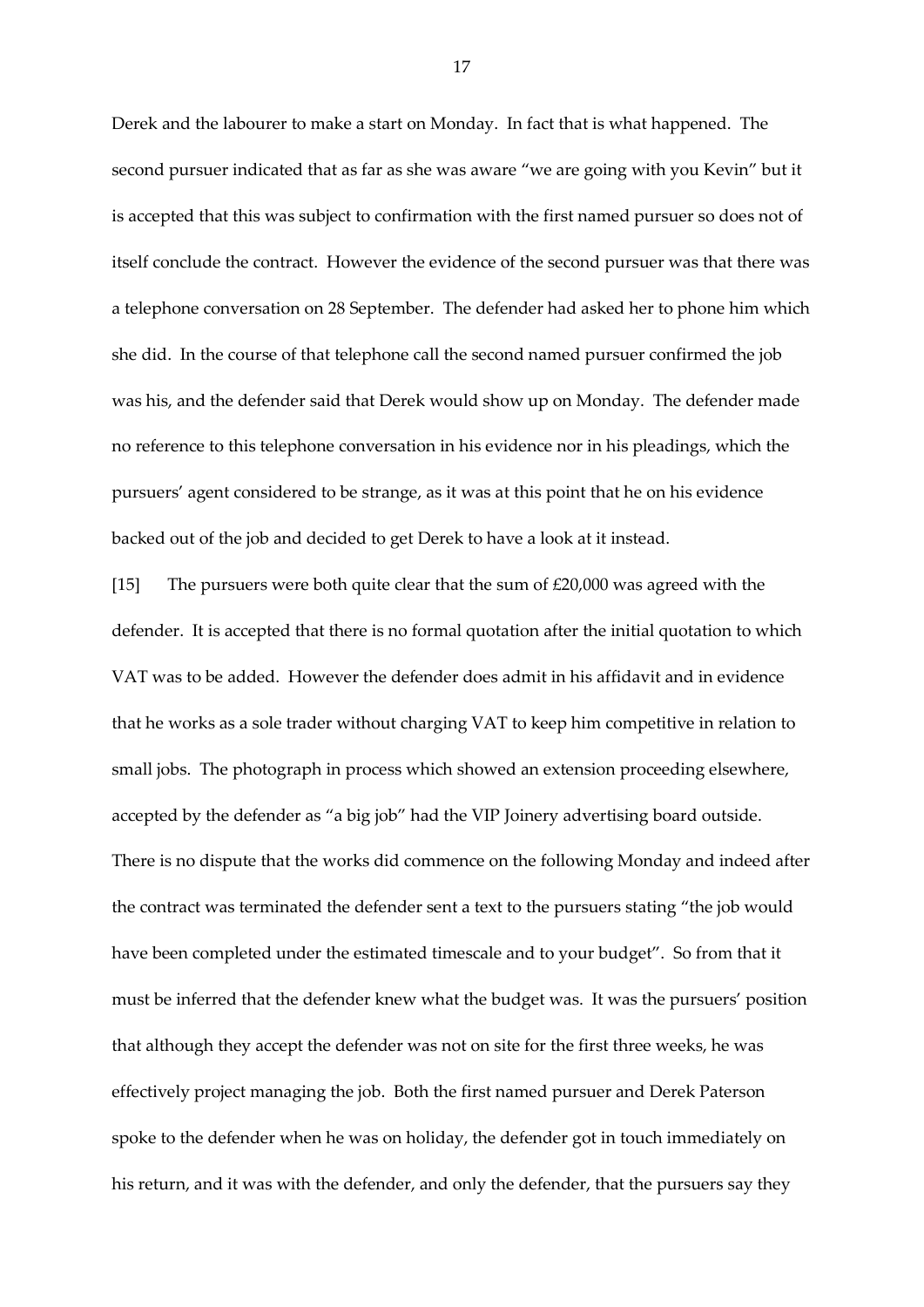discussed the work and the payment. In all the circumstances there could be no doubt that the defender was heavily involved in the matter and following the dicta of Lord Denning in *Storer* v *Manchester City Council* "In contracts you do not look into the actual intent in a man's mind. You look at what he said and did. A contract is formed when there is, to all outward appearance, a contract." The pursuers submitted that if that dicta is applied to the circumstances of this case it is beyond doubt that the defender had a contract with the pursuers. The defender was unable to give a satisfactory explanation as to why he was the person chasing for the money, threatening debt collectors from his insurance company (which he accepted was a lie) and why he was still in contact with building control long after the pursuers had terminated the contract. Indeed after the relationship was terminated he had written "I never washed my hands of the project you told me on the phone to leave" but could give no credible answer why he had said that, if he was merely a sub-contractor for two or three days to Derek Paterson. His position was not credible or reliable and should be rejected. He could give no credible explanation for confirming to solicitors in reply to their letter, that he was a sole trader and that Paterson was a sub-contractor, a position he now contends is not the case. Further it would appear that Derek Paterson confirmed to Brian Tait that he was the sub-contractor on the job and because of his former bankruptcy and HMRC number, he can only trade as a sub-contractor. The pursuers' agent expected to be criticised by the defender for not calling Derek Paterson as a witness. However his answer to that was that this was a preliminary proof on the defender's contention that he, the defender, did not have a contract with the pursuers. The defender could of course have called Mr Paterson, but chose not to do so. So far as the witnesses for the defender were concerned they all added little of weight or significance. Mr Tait's evidence was accepted by joint minute for what it is worth as hearsay. It was submitted for the pursuers that Tait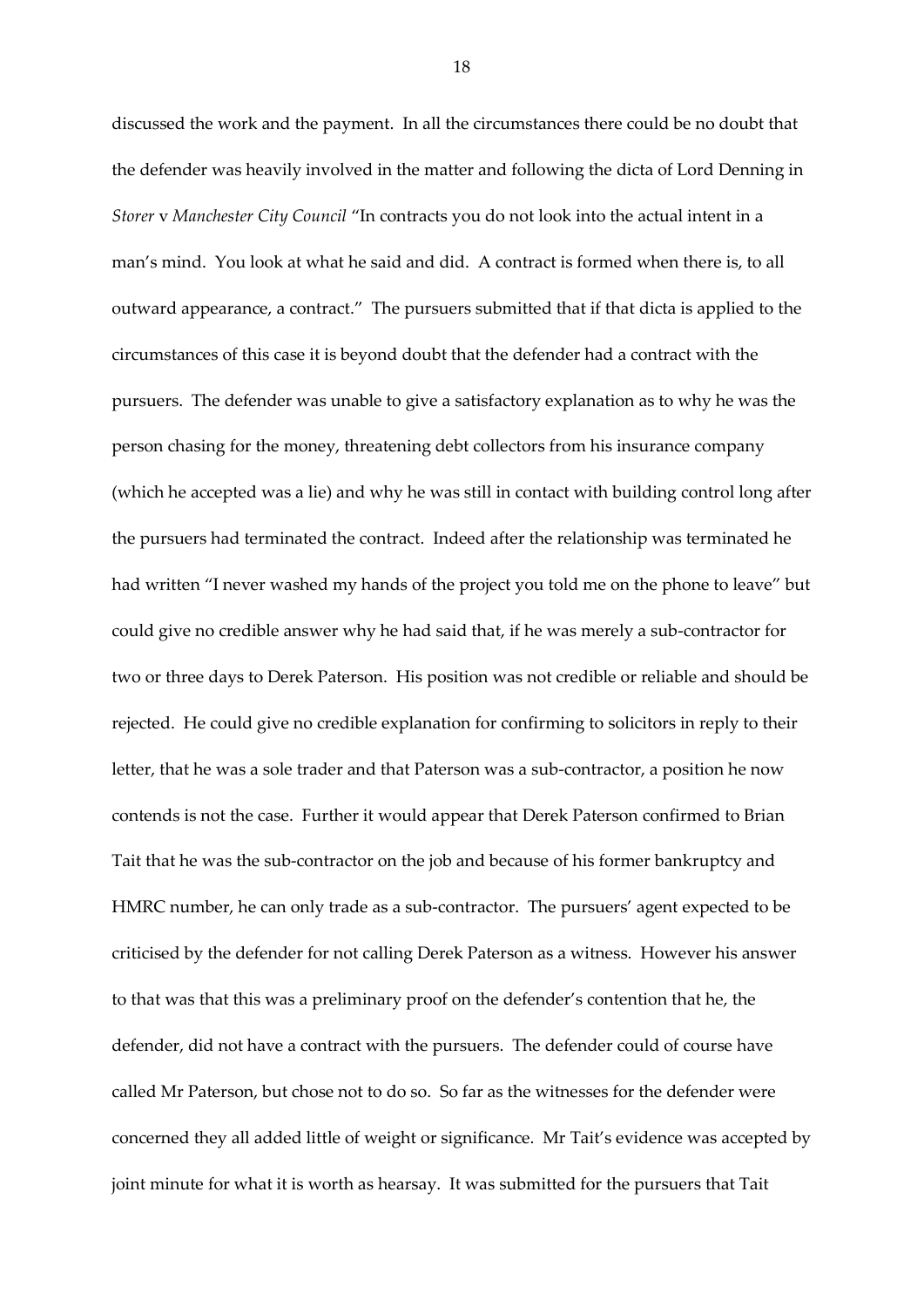noted down a lie when Paterson initially attended with him, but then noted down the truth when Paterson re-appeared to tell him his up to date position. Mrs Lumsden's evidence is hearsay evidence of someone who was not a party to the contract either. No weight should be attached to her evidence at all. The fact that Mrs Vaughan indicated that she saw her husband and Paterson leaving her house on 29 September 2017 does not take the defence very far. She does not know for sure where they went, nor was she present for any of the contractual discussions, nor was she involved in any of the defender's businesses other than to type some letters to his, or Paterson's, direction.

[16] So far as the eighth plea-in-law is concerned, that the contract is *pacta illicita*, the pursuers point out there was nothing in the defender's evidence, or that of any of his witnesses, that would assist the court in this matter. Indeed the defender himself said that he did not know anything about it, it being his previous lawyer that had put the plea into the case. There was no positive evidence about an illegal contract at all and there is nothing from which the court could base a finding that the pursuers had *mens rea* in relation to the matter. Without that the defender could not be successful on this point. The pursuers were clear that they gave the defender a top line figure of £20,000. They say he agreed to meet that figure. It was for him to manage his tax affairs. Even if payment was made in cash, that in itself is not illegal. The defender's case seemed to the pursuers to be that because the pursuers paid in weekly cash instalments, it was automatically an illegal contract. That is clearly not the case. For the plea to succeed the defender has to show *mens rea* on the part of the pursuers and he has failed to do so. Authority for this is found in the case of *Dowling & Rutter* v *Abacus Frozen Foods Ltd* 2002 SLT 491. The pursuers' agent then went on to make a point about the pleadings for which prior notice had not been given. He submitted that this part of the defender's case was incompetent, following the *dicta* of the court in the case of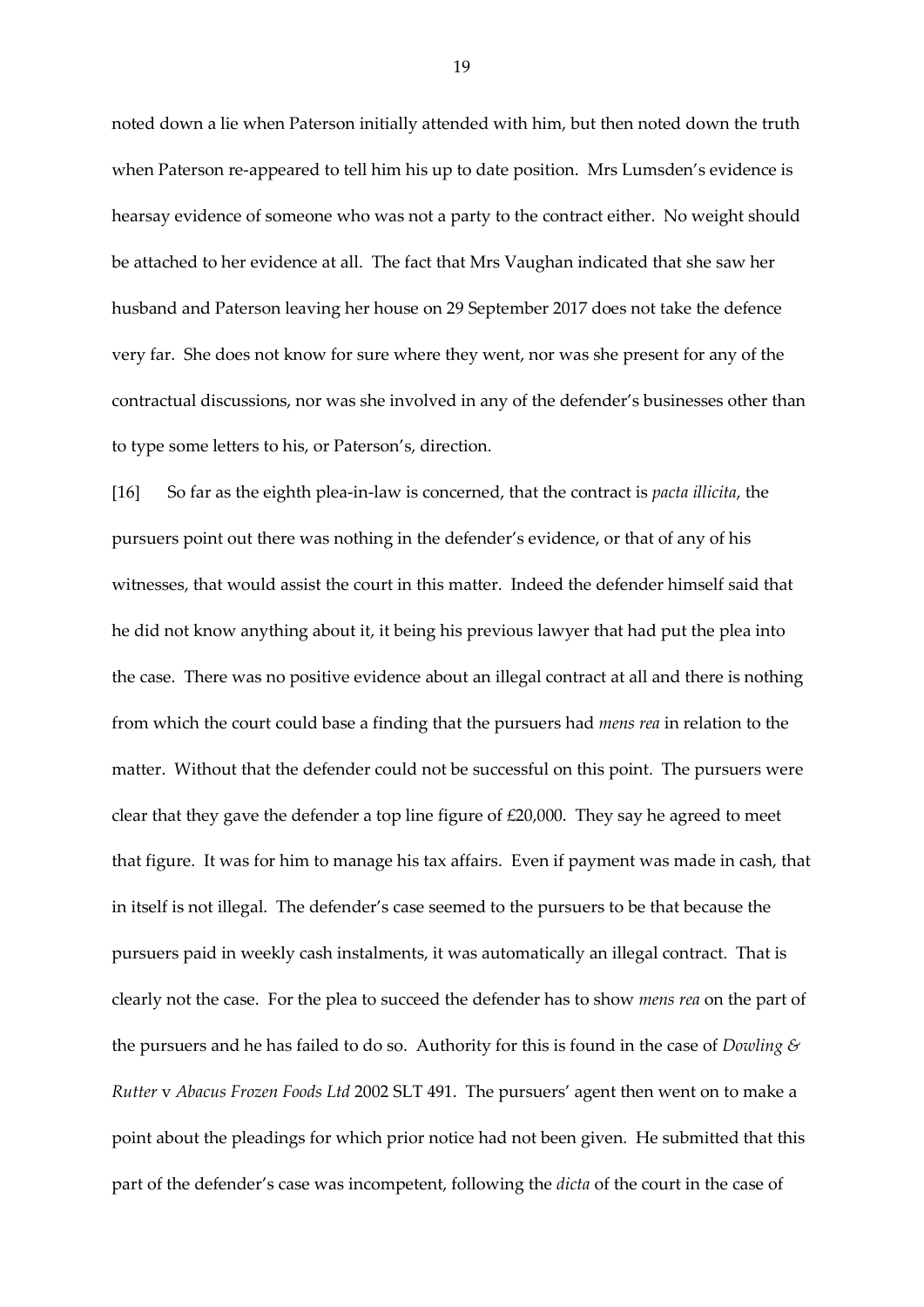*Charles Crimin* v *Cairn Bay Ltd* 2004 Scot CS 157 at paragraph 14, that "when a party maintains the terms of a contract or their implementation are illegal then it is for that party to aver the circumstances of that illegality and plead it accordingly." In the present case there were no positive averments at all. However there was an objection from the defender's agent about taking this point, as it had not been taken by way of preliminary plea or note under rule 22. It was accepted by the pursuers' agent that this matter was not the subject of a rule 22 note for the pursuer but it was still a point that the court should consider. [17] It can be seen that there is a clear dispute as to who the parties are to the contract. On the one hand the pursuers insist that they contracted with the defender as an individual and on the other hand the defender claims that they did not contract with him at all, the contract was with Derek Paterson. It is clear that the defender at some stage in the course of this case was also indicating that the contract was with the limited company, but he departed from that position in evidence, and in submissions.

#### **Defender's submissions**

[18] It was submitted by the defender's agent that so far as the third plea-in-law was concerned there was a clear conflict in the evidence of the parties. The pursuer's argument was that they contracted with the defender, trading as VIP Joinery, by way of various oral conversations culminating in an agreement reached with him on 28 September, that he was to carry out works at their property, that thereafter he denied having so contracted and deflected blame to a third party, Derek Paterson his brother-in-law, that the defender concocted a scheme whereby Paterson agreed to take the blame for the contract, which scheme Paterson agreed to for a period of time until he got cold feet and relented. On the other hand the defender's evidence was of denial that he had entered into any contract with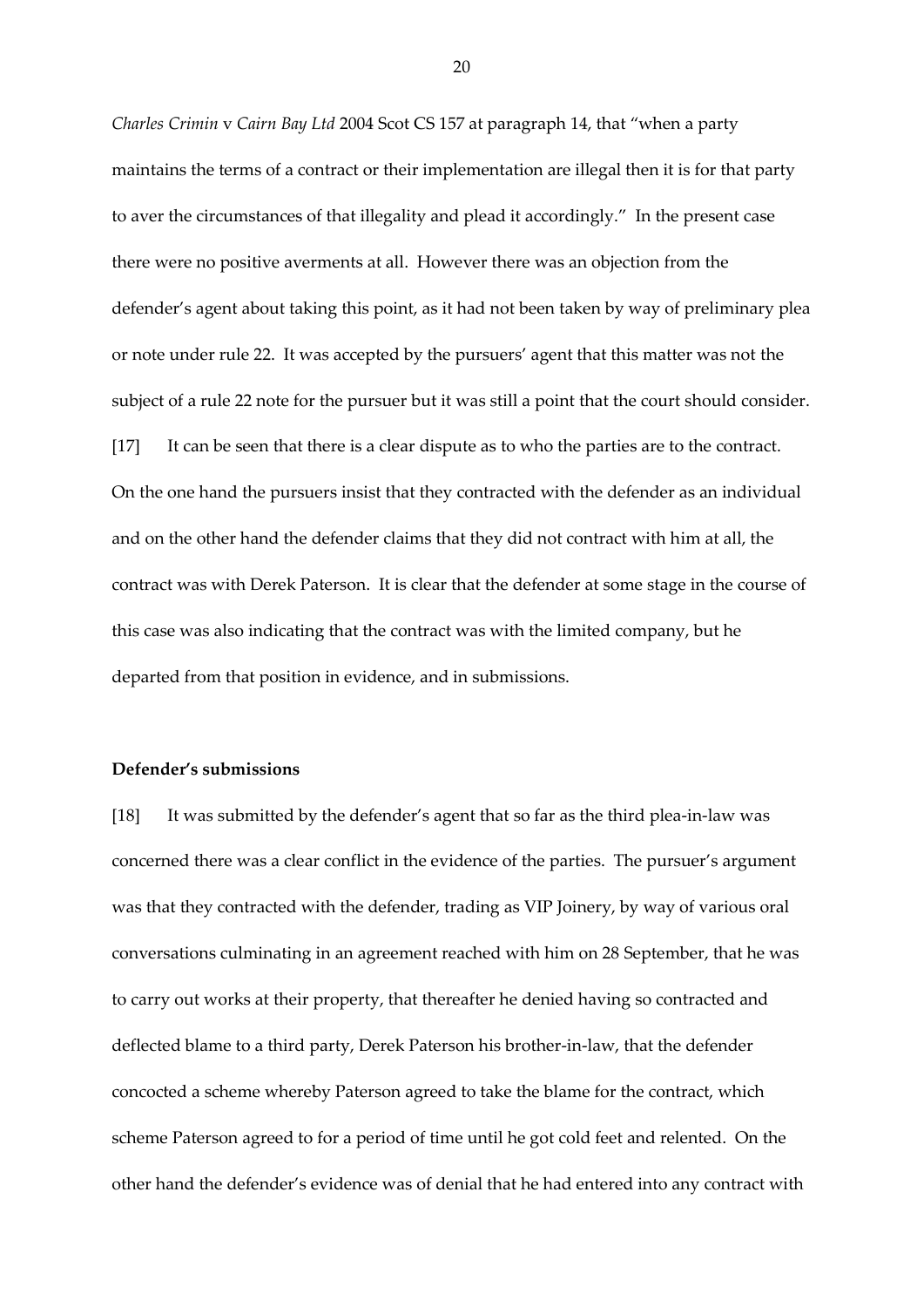the pursuers. He admitted that he was involved in discussions with the pursuers, albeit he indicated he was acting on behalf of his limited company. He says they were too far apart on price, that he was going away on holiday at the beginning of October, that he arranged with the pursuers to attend at their property with his brother-in-law Paterson on 29 September, the purpose of that meeting to be to introduce the pursuers to Paterson who might be able to carry out the works at their property and at that meeting the pursuers instructed Paterson to carry out the works with a ceiling of £20,000 being agreed between them, payment in cash but thereafter it was Paterson who carried out the work, who paid for materials and who received cash payments from the pursuers. The defender accepted that he had attended for a few days towards the end of the job to help with the fitting of a staircase, for which he was to be paid £250 by Paterson. He admitted that he engaged with the pursuers towards the end of the job and thereafter with regard to alleged issues of workmanship with regard to final payment. He felt this was done by him because he felt piggy in the middle having introduced Paterson to the pursuer. He was merely trying to help resolve the issues. It was the defender's position that the various emails referred to do not constitute a contract. Matters were left somewhat in the air, with the second named pursuer indicating that they wanted the defender to do the job and saying that she would need to check with her partner first. After that, the only thing that happened according to the defender was that the defender attended with Paterson and it was Paterson who agreed to do the work and for the price and in cash. One would have thought that given the sheer number of emails that did exist prior to the work being done, that the agreement would have been committed to writing, so that it would have been clear. However that was not the case. The court was urged to consider that as not being surprising, given the agreement reached involved payment in cash. The pursuers admit this was a cash job. Clearly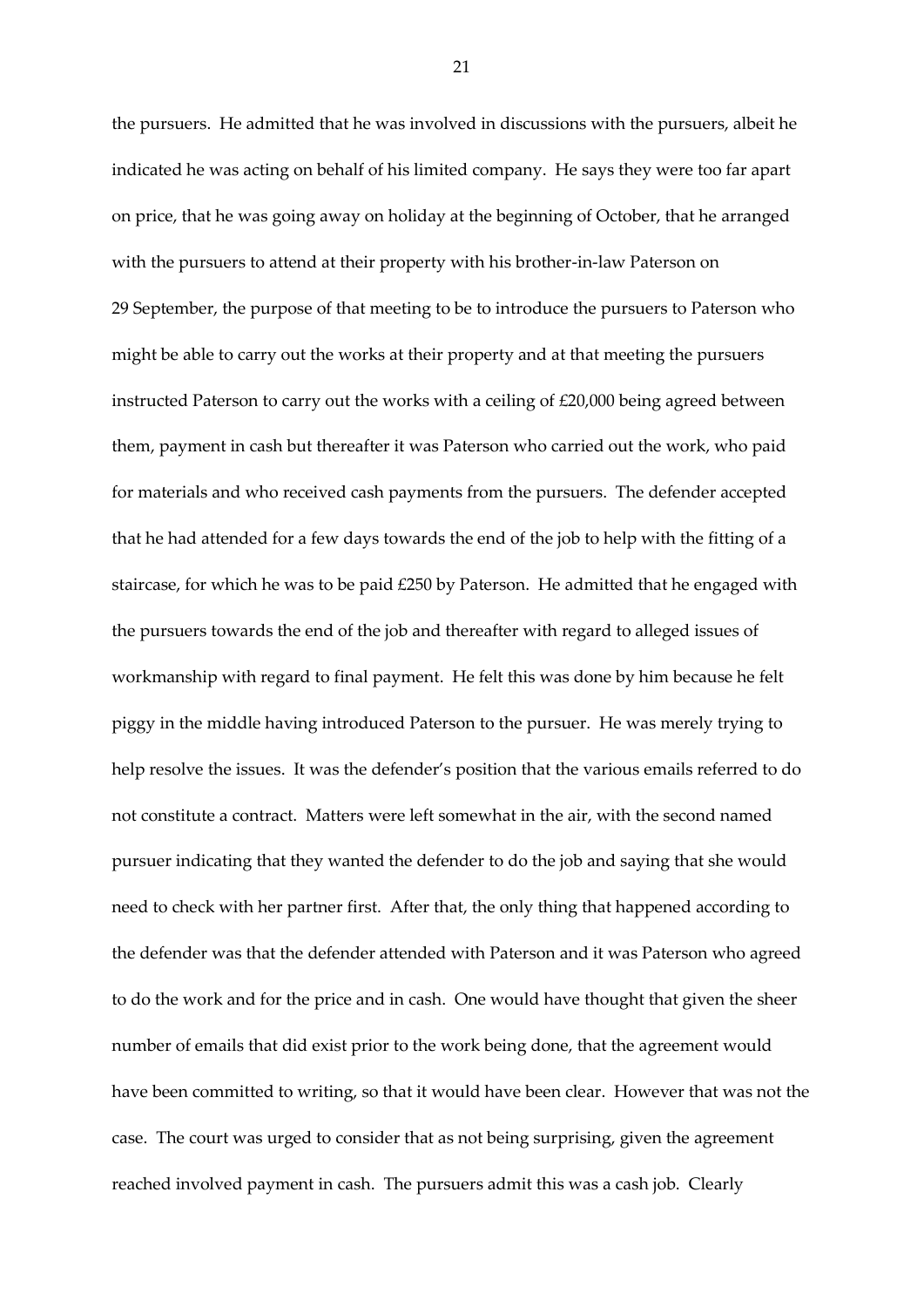whoever the pursuers reached the agreement with, it was one which was designed to save them money, that is not to pay VAT. The only price received from the defender included VAT. The defender accepted that it was subsequently agreed that some works would not be done, and that other items would be changed with a view to saving money. It was to be a cash job to bring the price within the pursuers' budget. It was a nonsense to suggest that the defender agreed to be the project manager, given that he was out of the country from approximately 1-16 October. Further, it was the defender's position that they had paid cash to Derek Paterson, including at least one payment after the defender was back in Scotland, and assisting on the job. No adequate explanation was provided by the pursuers about this, other than the second named pursuer saying that she simply handed the cash over to "whoever's hand reached her first". These payments were consistent with the defender's position that the pursuers contracted with Derek Paterson. The pursuers chose not to call Paterson as a witness in support of their case against the defender, and their failure to do so has to be commented upon, particularly standing the affidavit of Mr Tait, being agreed evidence, that Paterson had stated to him that he had contracted with the pursuers, albeit that he subsequently changed his mind about that. The defender maintained that whilst he had later on assisted Paterson at the property he was not the principal, and was just helping Paterson get the work done. He had also confirmed that he had acted as an honest broker in trying to sort out what were alleged by the pursuers to be defects in the building work that had been done. His primary position, regularly repeated, was that there was nothing in writing to vouch the terms of any agreement reached, the scope of the works or the amendments agreed nor the cost and payment terms agreed. It was the defender's position that it was for the pursuers to prove who they contracted with, and they had failed spectacularly to do so. To assist resolution of the dispute the defender had suggested in his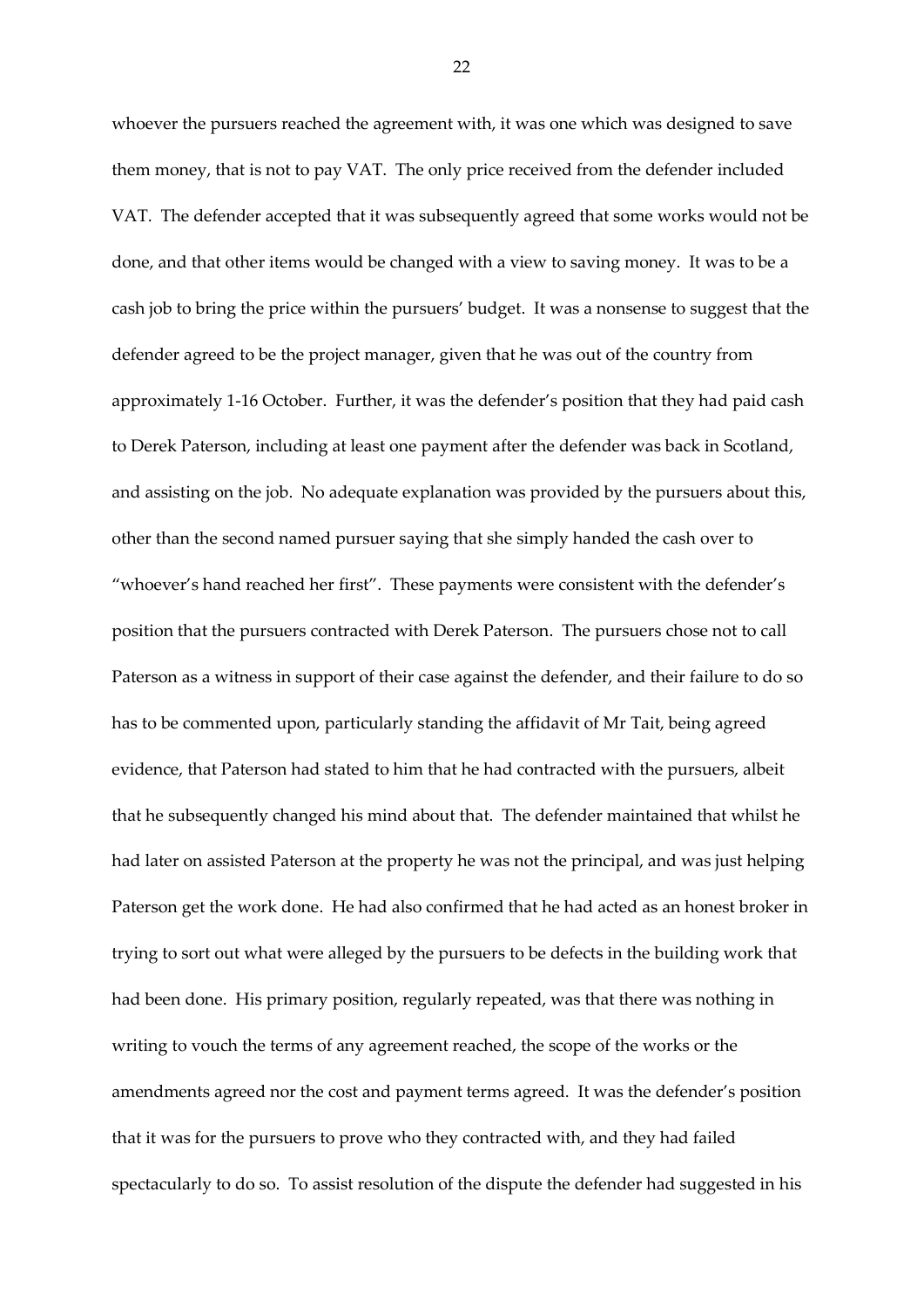pleadings that the contract was between pursuers and Paterson, and that this had been agreed at a meeting on about 29 September when the defender introduced Paterson to the pursuers. The defender sought to explain away the absence of a proper contract because the pursuers were trying to get the job done for cash, without any VAT implications. That is why, according to the defender, there were no detailed estimates or quotes from Paterson, no receipts for the cash payments made, no invoices issued by anybody. It was to be a cash job to bring it within the pursuers' budget, and this was agreed between the pursuers and Paterson. Ultimately it was nothing to do with the defender. Further and in any event the defender denied that he had agreed to project manage the works, largely on the basis that he was going to be out of the country from 2-16 October, and would not be in a position obviously to project manage. On his return from holiday he took some time off to be with his children and again had nothing to do with any project management. When asked why, if their position was that the defender was the project manager, the pursuers had not contacted him about the structural issue that arose early on with regard to joist works, the pursuers would only say that they did not want to disturb the defender on his holiday, and that Paterson was able to sort it out. The first message sent to the defender with regard to the works by the pursuers was on 21 October, towards the end of the third week of work, with the next being on 27 October. For all of these various reasons the pursuers had failed to prove that their contract was with the defender, and the third plea-in-law should be sustained, concluding the matter.

[19] Only if the defender has failed to succeed with his third plea-in-law should the court go on and consider the eighth plea-in-law, namely that the contract was a *pacta illicita*. In this regard it was the defender's submission that the contract entered into by the pursuers is *pacta illicita* and void on the basis that the pursuers agreed to make payment in cash thus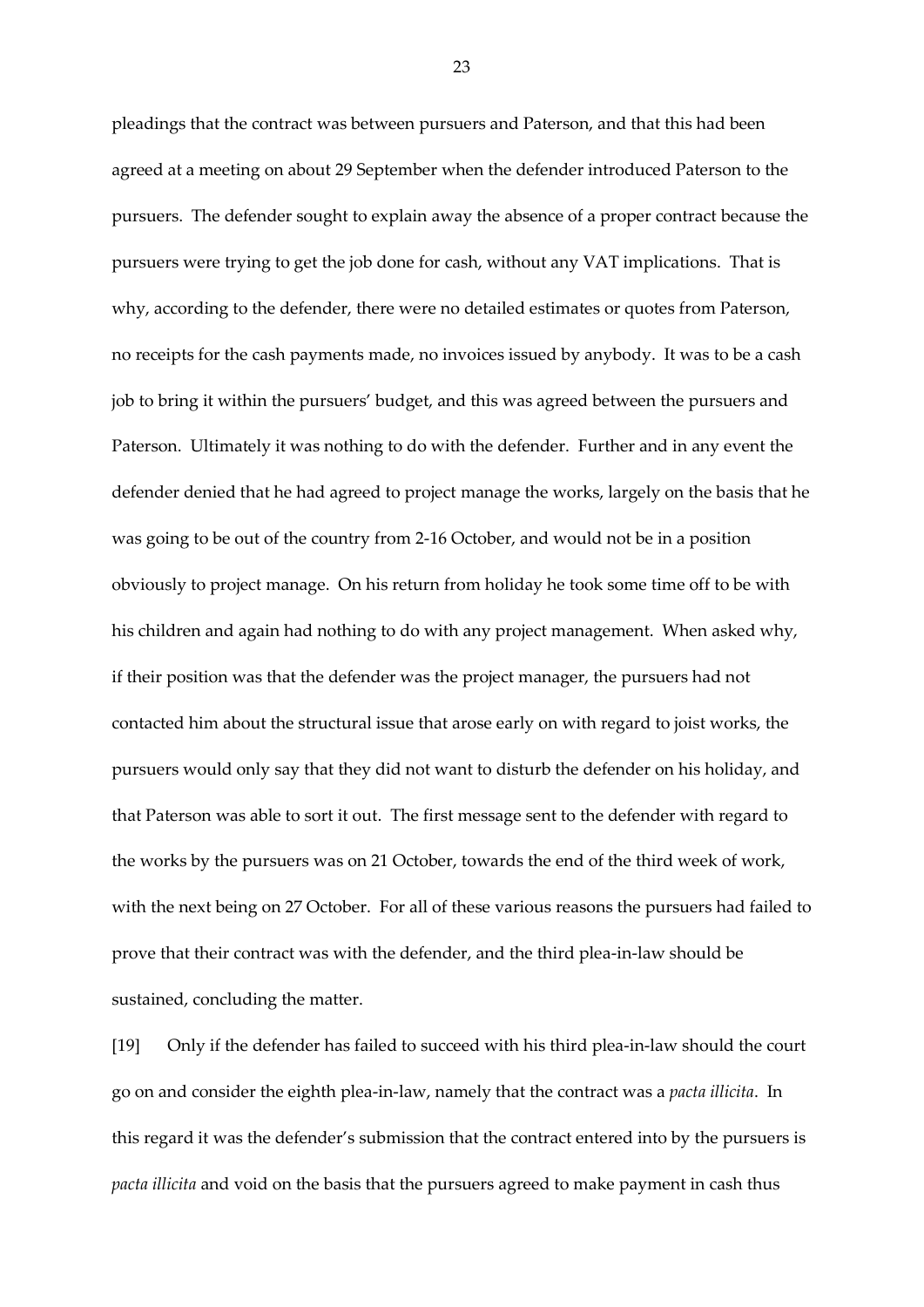avoiding payment of any taxes due. The relevant legislation is the Value Added Tax Act 1994, in particular section 72 thereof. It is obvious to say that the evasion of the payment of VAT is contrary to that section, becoming a criminal offence to be knowingly concerned in or in taking steps with a view to the fraudulent evasion of VAT. Any contract which therefor deprives the tax authority of VAT payments is illegal by way of that statute. As a result, any such contract is *pacta illicita*. It is also contrary to public policy for obvious reasons. It was conceded that there was little Scottish authority in this area of law, but reference was made to *McBryde*, *The Law of Contract (3rd edition)* in chapter 13. At paragraph 13-30 the learned author states that a contract is illegal if it involves moral turpitude or is subversive of the interests of the state. It is easier to categorise as illegal a contract which involves contravention of stature and moral turpitude such as a partnership of slave traders. The illegal contract is unenforceable and enrichment remedies are not available, or are perhaps limited.

[20] A court should have nothing to do with the rights of parties to the contract which arose under the contract. When illegality exists the courts must take notice of it *ex proprio motu* even though it is not pled by either party. This follows a line of English authority on this proposition which the defender submitted was reasonable for this court to follow. At chapter 19 of *McBryde* contracts which are contrary to public policy will not be given effect to. The defender accepted that it was not easy to define what is meant by public policy. Either the making of a contract or its performance may be viewed as illegal or immoral. Illegality is likely to arise as a result of express or implied contravention of statute. Immorality suggests something which offends against mores; behaviour which strikes at what is fundamental or vital for the wellbeing of society at the time. Reference was made to the cases of *Cuthbertson* v *Lowes* (1870) 8 M.1073, *Jamieson* v *Watts Trustee* 1950 SC 265 and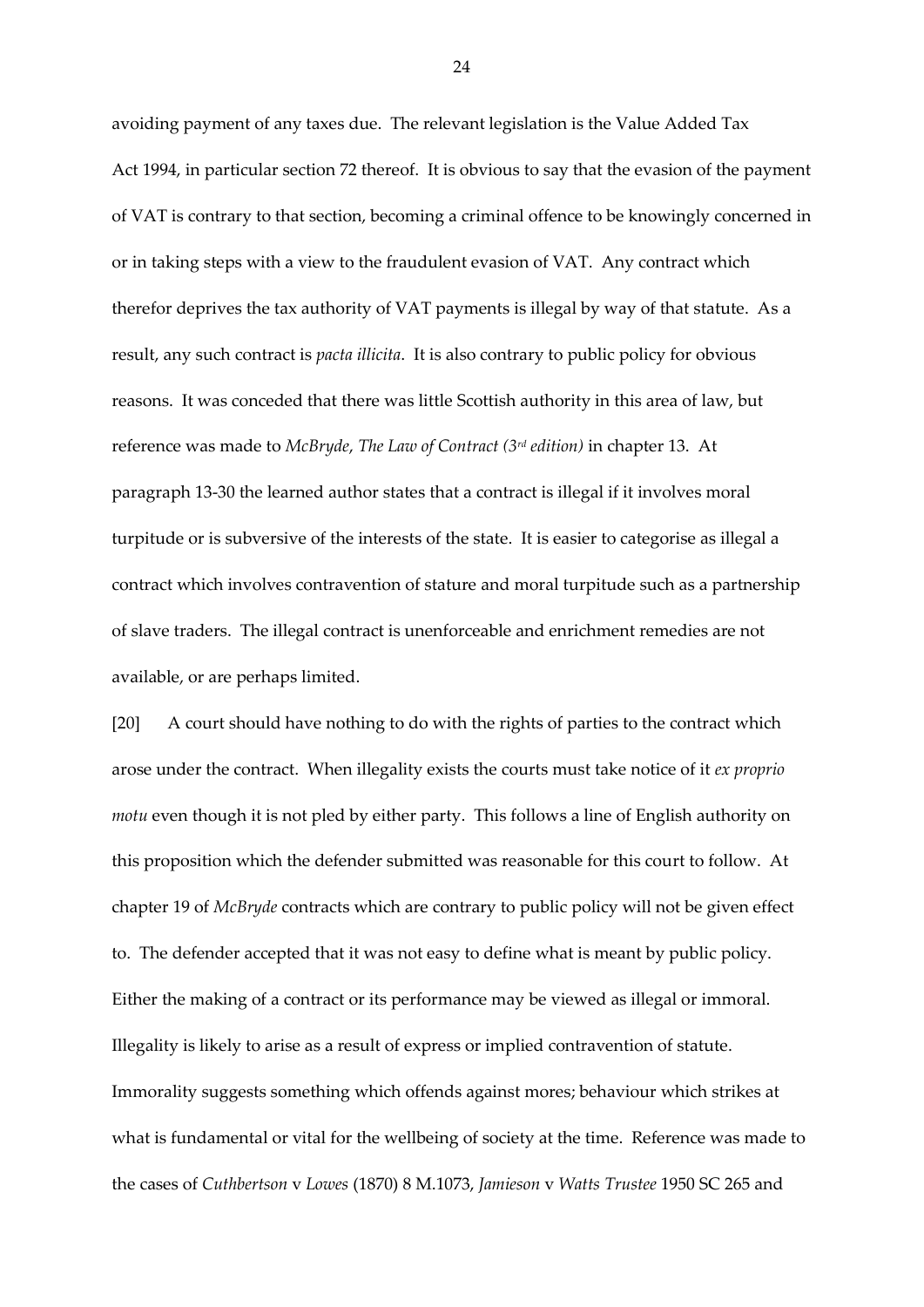*Dowling & Rutter* v *Abacus Frozen Foods Ltd* 2002 SLT 491. Further reference was made to the English case of *Mahonia Ltd* v *JP Morgan Chase Bank* 2003 WL 22827091. That was a case involving the issue of a letter of credit by Enron in favour of the pursuers. The letter of credit was issued as part of a wider fraudulent scheme entered into between the parties. The decision of the English court acknowledged that a contract may be too remote from the illegality to be unenforceable but on the other hand it seemed to be clear that a contract which is lawful on its face but entered into for an unlawful purpose may not be enforced by the party knowing of and taking part in the illegality. The second English case was *21st Century Logistics Solutions (in liquidation)* v *Madysen Ltd* 2004 WL 229270. This case involved the sale of goods by the pursuers to the defenders in circumstances where the seller had devised a scheme to defraud the Inland Revenue, a scheme that the defender was not aware of. The court held that the contract was enforceable in those circumstances, principally because the defenders had no knowledge of the foregoing scheme. As was said by the court:

"it is important to observe that, as Lord Mansefield made clear, the principle is not a principle of justice; it is a principle of policy, whose application is indiscriminate and so can lead to unfair consequences as between the parties to litigation. Moreover, the principle allows no room for the exercise of any discretion by the court in favour of one party or the other".

[21] The starting point for the defender was that any contract which deprives the tax authority of VAT is *pacta illicita*, and contrary to public policy. Any attempt to sue upon that contract should be refused by the court. In this case there is an admission that the pursuers agree to pay cash for the works carried out to their property. They have been made aware that the defender, in his email of 24 September 2017, was seeking to charge VAT. The agreed price was considerably less than the quoted price, with or without VAT. The pursuers actively engaged to reduce the price to be paid by them and in doing so they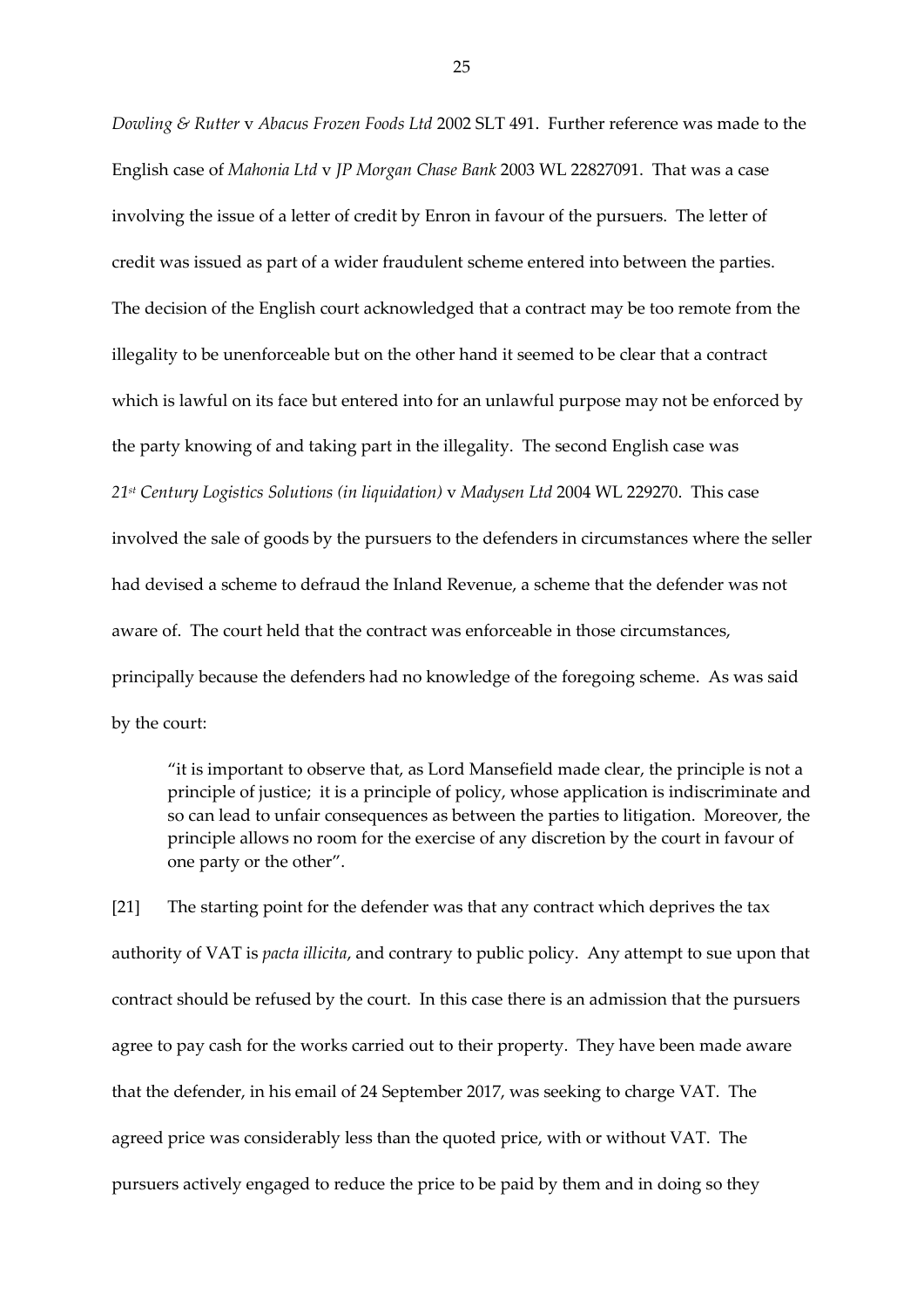ensured that VAT was not charged. It may be that the defender also crossed the line, but the pursuers were aware of and took advantage of it for their own benefit. Consequently the contract is an illegal one, and cannot be enforced. The contract was illegal in its formation. The pursuers were not innocent bystanders enabling the circumstances for the defender to perpetrate the fraud, they were willing participants and benefited from it. The case of *Dowling & Rutter* can be distinguished for that reason. Thus the defender's motion on the eighth plea to be sustained with absolvitor and expenses awarded.

## **Discussion**

[22] It is for the pursuers to prove with whom they contracted, notwithstanding that the proof proceeds on a preliminary plea by the defenders. It is clearly a matter of some dispute, and matters are not greatly assisted by the documentary evidence produced. The defenders are correct to say that the documentation does not form a contract. It does however give substantial insight into what the parties were thinking in the lead up to the work being done. However, the court is entitled to consider the evidence given by the parties, and their witnesses, and assess their credibility and reliability. In this regard I found both pursuers to be entirely credible and reliable. It was the defender, as an individual, that they first contacted. At no time did the defender suggest to them that if he was going to do the work, it would be done by his limited company. It is of course accepted that both the limited company and his trading name of VIP Joinery featured on the side of his vans, on his websites, on his business cards, on personalised workwear, and on emails. The public image offered by the defender was one where there was little or no difference between the limited company and the trading name VIP Joinery. The defender attended at the property and discussed the plans that had already been drawn up. He had the plans sent to his email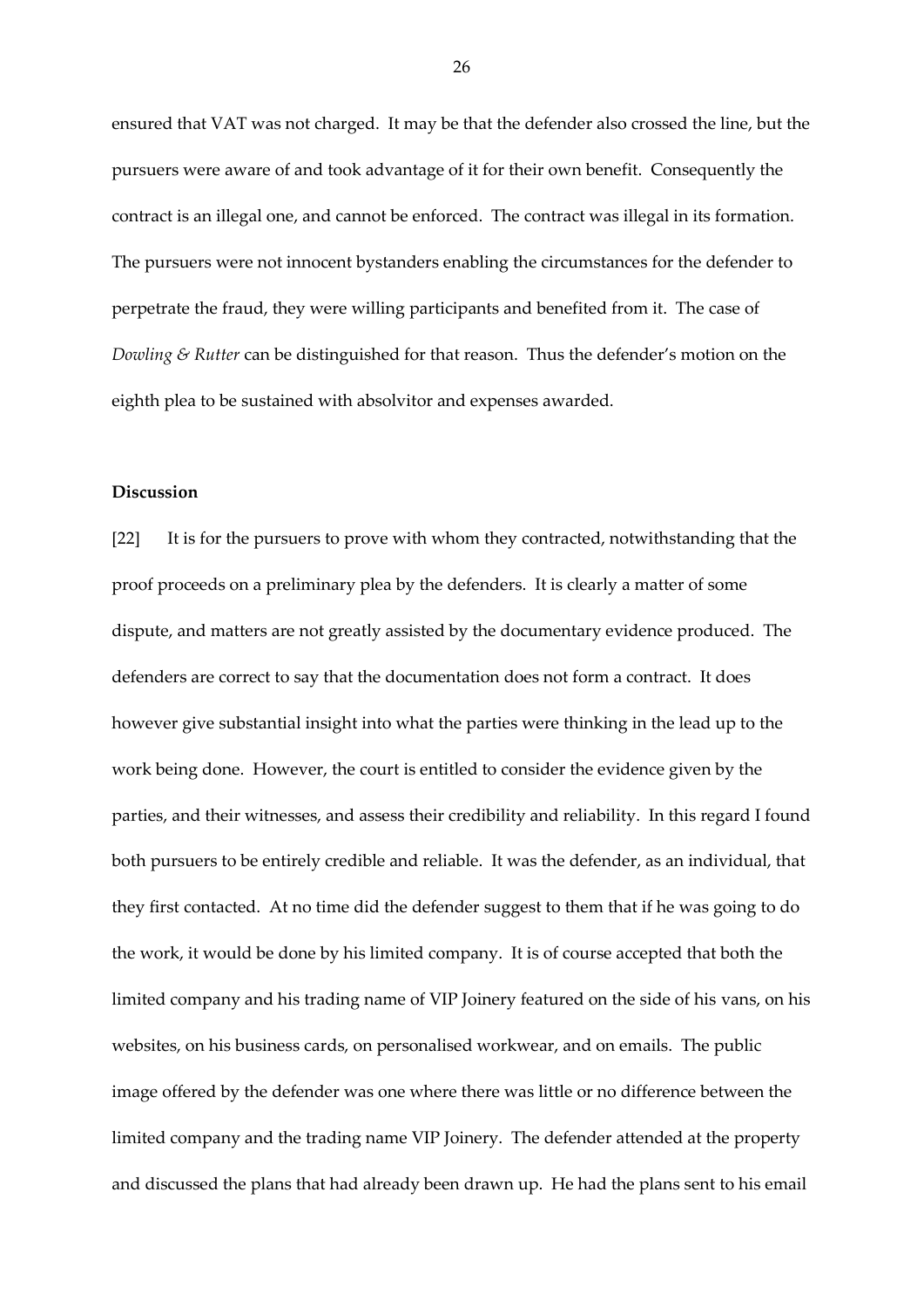address, and thereafter he sent in a price for doing the work. The pursuers contacted him to say that it was too much and after some discussion their top price of £20,000 was disclosed. On that basis the parties agreed variations to the contract, some suggested by the pursuers (decoration, etc.) and some by the defender. Thereafter the defender appeared to press the pursuers for confirmation that he was to get the contract. This is clear from the exchange of emails (5/1/1) and in particular the email from the defender

[\(vipbuildingservices@hotmail.co.uk\)](mailto:vipbuildingservices@hotmail.co.uk) to the second named pursuer timed at 20:38 on 27 September which is in terms:

"Are you happy with us to carry out project for you? If so I could try arrange Derek & a labourer to make a start on Monday if that's suitable?"

The response from the second named pursuer a few minutes later was:

"As far as I'm aware we are going with you Kevin however I will confirm with Martin in the morning and let you know for definite."

There are no further relevant emails and so far as the pursuers maintained, and as promised by the defender, Derek and the labourer turned up to start the work fully briefed on what was expected of them on the Monday morning. It is of course the defender's position that there was another meeting, on the evening of 29 September when the defender took Derek round to the pursuers' house, to introduce him to the pursuers, and at that meeting the pursuers agreed to contract with Derek directly. To me it is telling that this alleged meeting was never documented. One would have thought that if the defender was wanting nothing to do with the project, as his position in court suggested, he would have ensured that there was an appropriate documentary proof, but there is nothing.

[23] I then consider the overall evidence given by the defender. His demeanour was one of evasion. He had to accept that he had lied in certain documents. In particular on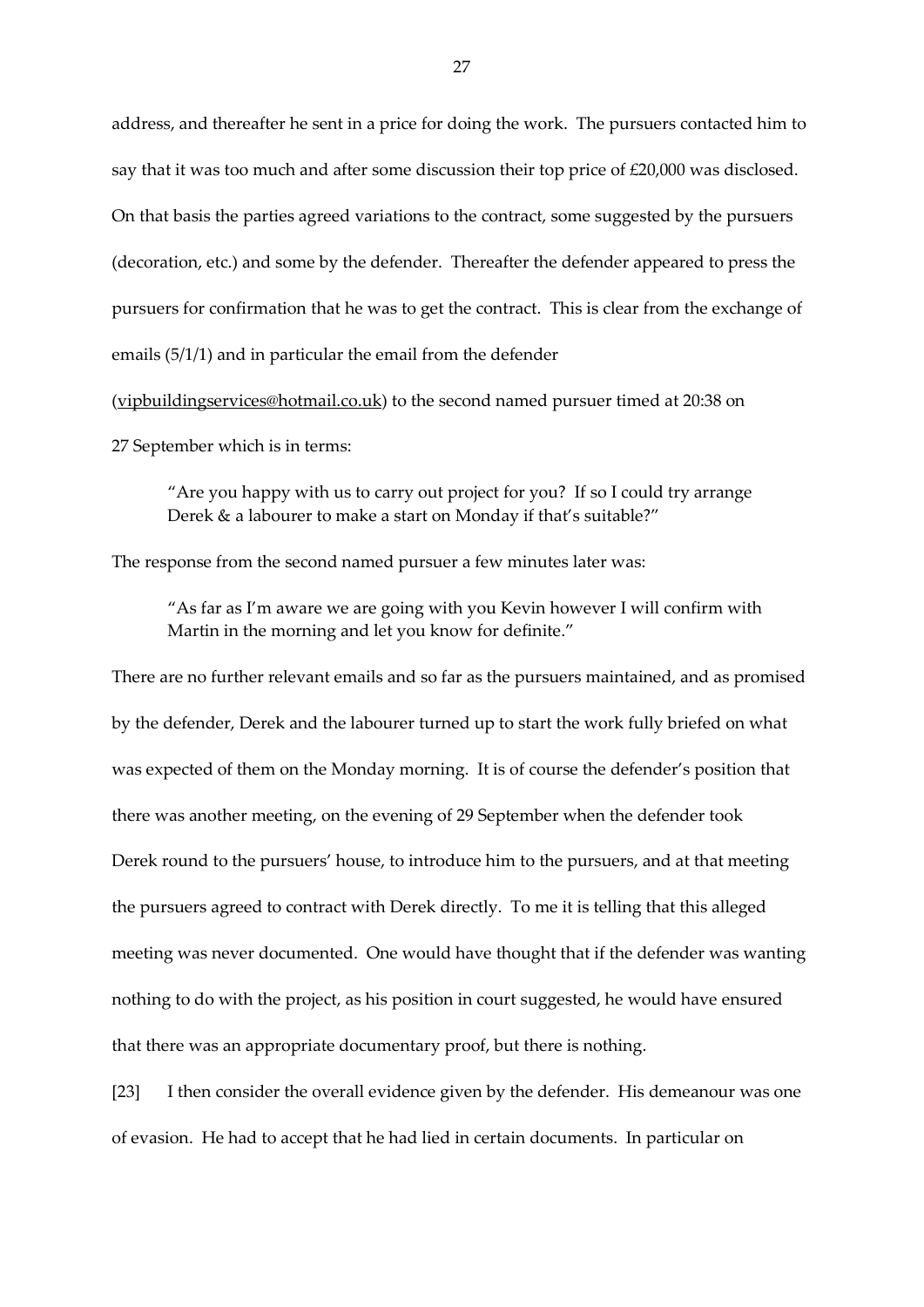16 February 2018 the defender's wife, at the instruction of the defender, emailed solicitors

then acting for the pursuers, in which the defender stated:

"I Kevin Vaughan am a sole trader and do not have any employees and never have. The project was carried out by a sub-contractor".

In evidence Mr Vaughan had to accept that this was incorrect. On another occasion the defender had written to the pursuers demanding payment of a balance due, contained in an email dated 7 November 2017 at 18:04 to the second named pursuer:

"If we don't hear back from you by Thursday 9 November at 5pm and don't receive payment by Friday 2pm we will assume that you are refusing to pay what's due. We will then delete all photos and cancel works with elect certificate etc. We will then have a debt collection company that we have through our insurance pursue the debt on our behalf. As I said I would rather do this amicably."

The defender accepted that there was no debt collection company, and there was no insurance and that this had merely been a threat to try and get payment. He also had to accept that he had repeatedly used "we" implying that the money was due to him (or perhaps his company) but in evidence maintained that he was just helping out Derek who was not very good with IT.

[24] I did not accept the defender's proposition that the contract was with Derek. It was clear that as soon as the defender returned from his holiday he came to the site to work. It was clear that materials were purchased using his trader accounts. I have no doubt whatsoever that it was the intention of the pursuers to contract with the defender, as an individual and that they did so. Any attempt by the defender to say otherwise is merely an attempt, once things had gone wrong on site, to shift the blame and to try to avoid liability. It was of course unfortunate that neither party called Mr Paterson to give evidence. However the court can only deal with the information before it and on the basis of that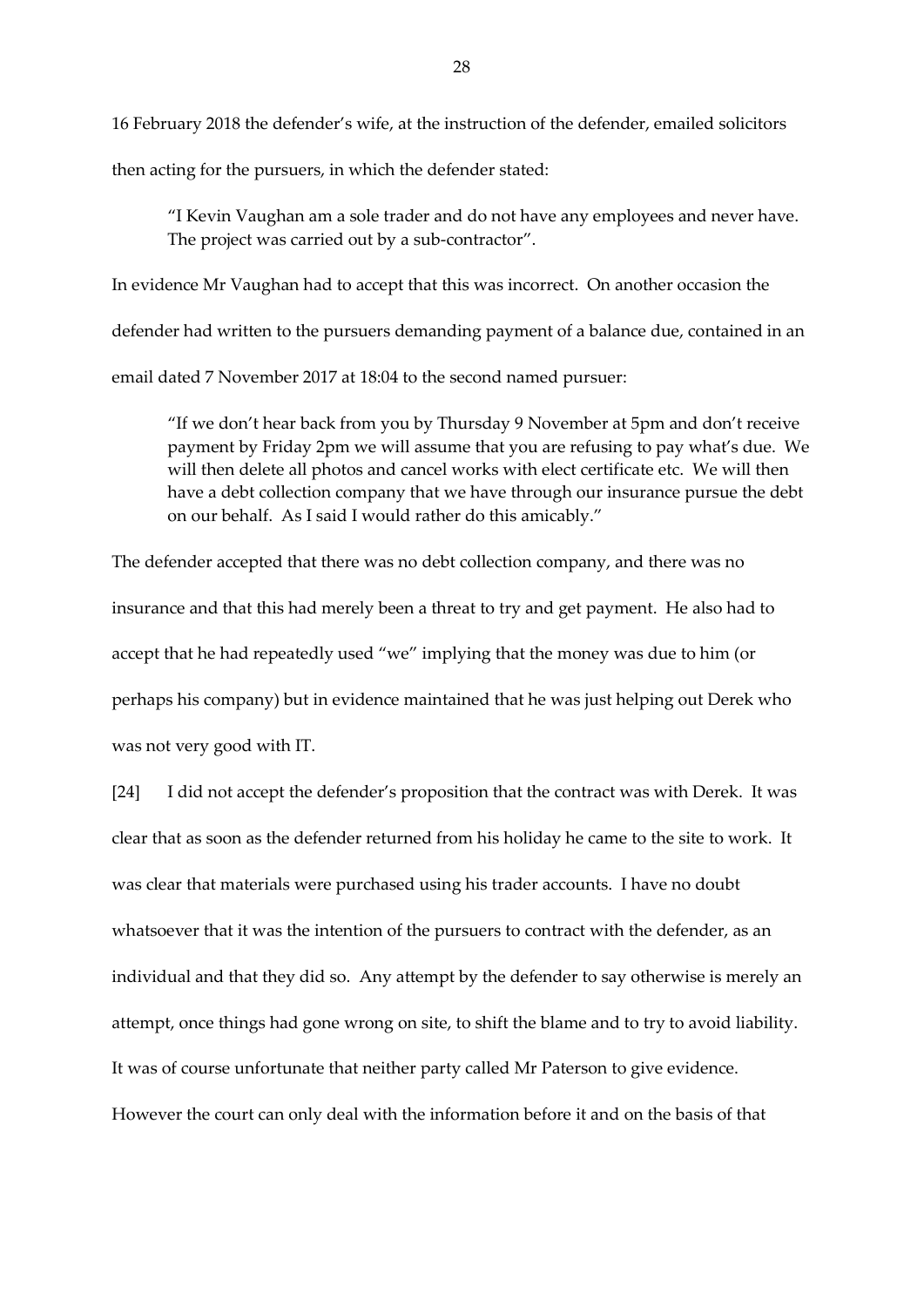information I am satisfied that the pursuers contracted with the defender trading as VIP Joinery.

[25] I will now deal with the eighth plea-in-law, namely was this *pacta illicita*. In my view this can be answered quite simply in the negative. The pursuers agreed a price with the defender. There was no evidence that they asked if this could be a cash job. Indeed the evidence was that it was the defender who suggested that it would be best for payments to be made weekly, in cash, so that wages and materials could be paid for. The mere fact that cash is paid does not make a contract illegal. The illegality only arises when there is no accounting for VAT, or where the contract was made by both parties with the intention of reducing the price by avoiding any VAT liability. In the pursuers' submissions it was said that the defender has to show *mens rea* on the part of the pursuers in a criminal conspiracy to defraud HMRC. The defender failed to do so. The case of *Dowling & Rutter* v *Abacus Frozen Foods Ltd* is relevant. Decree for payment was granted in that case because the pursuers were openly innocent of criminal doing. They gave a valid and reasonable explanation for paying in cash, namely that it was at the request of the defender. There is nothing wrong with this particular arrangement, it being for the contractor recipient to account for VAT should that be necessary, in the course of his trading. Further, I would have expected there to be pleadings in support of the defender's position and there are none. I accept that the pursuer had not taken objection by rule 22 note to the defender's eighth plea. Be that as it may, it seems to me to be incumbent upon a party seeking to suggest that a contract is *pacta illicita*, to set averments explaining why so. Those averments ought to include information regarding the knowledge of both parties in respect of the purpose of illegality itself. I was referred to the case of *Charles Crimin* v *Cairn Bay Ltd* 2004 Scot CS 157 where at paragraph 14 the court held: